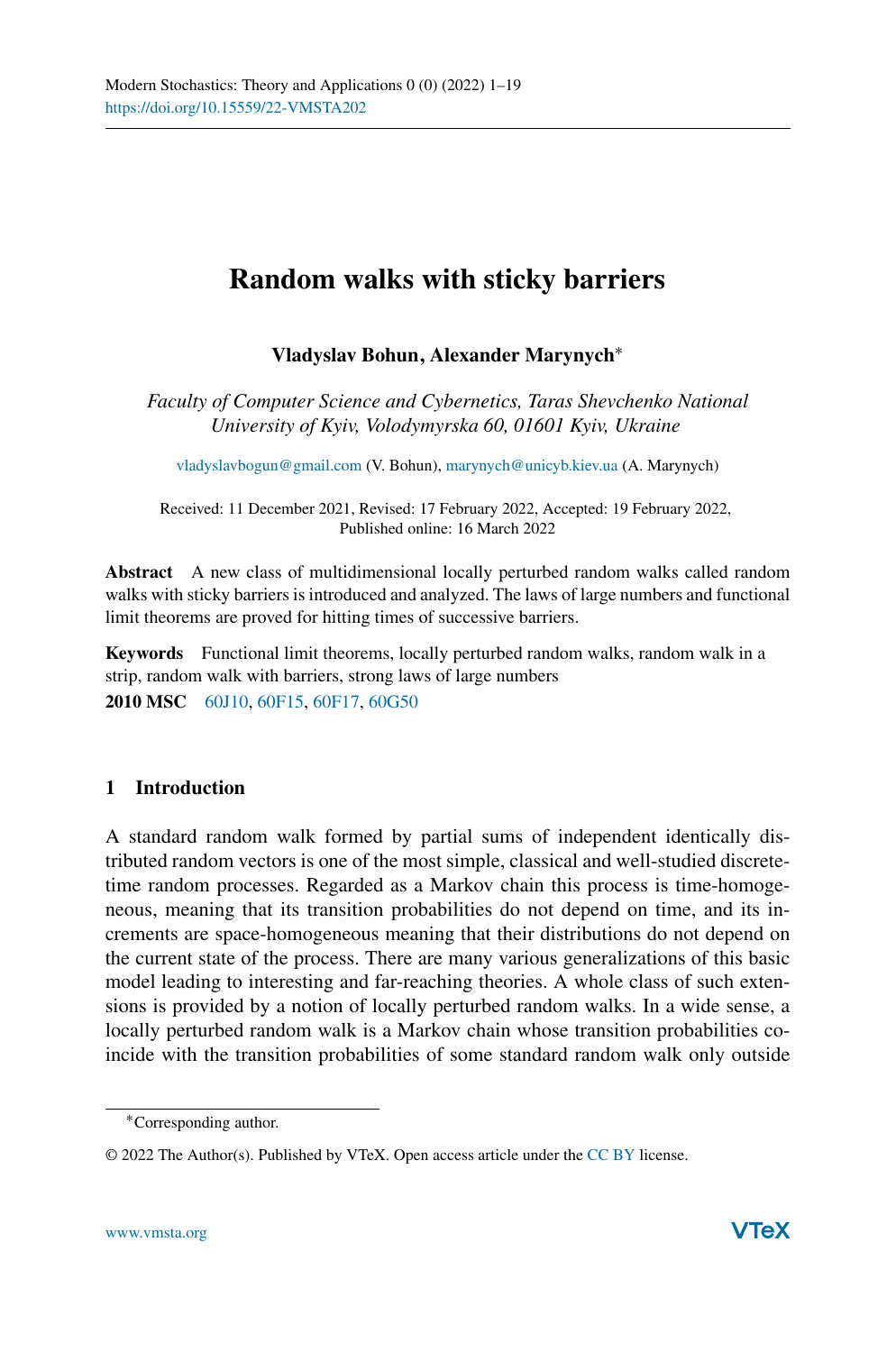a given subset of a state space. The first model of this flavor is due to Harrison and Shepp [\[5\]](#page-18-0) who investigated simple random walk on  $\mathbb Z$  with a perturbation at state 0. That is, if the process is at state  $x \in \mathbb{Z} \setminus \{0\}$  it jumps to  $x \pm 1$  with probabilities 1/2, whereas from the state 0 it jumps to  $\pm 1$  with probability  $p \in [0, 1] \setminus \{1/2\}$ . Their main result says that the scaling limit of the locally perturbed random walk is a skew Brownian motion, rather than a standard Brownian motion occurring in the case of a simple symmetric random walk when  $p = 1/2$ . Recent results and generalizations of this model can be found in  $[7, 9]$  $[7, 9]$  $[7, 9]$  and  $[10]$ .

Another representative of the class of locally perturbed random walks is a planar random walk in a semi-infinite strip studied in [\[2](#page-18-4)]. This model deals with a twodimensional random walk on  $\mathbb{Z}^2$  which behaves as a standard random walk before hitting a horizontal line  $\{(x, y) \in \mathbb{Z}^2 : y = c\}$  and afterwards the walk 'sticks' to that line and behaves as a one-dimensional random walk on that line. Thus, the perturbation in that random walk is due to the presence of an impenetrable barrier that changes the behavior of the walk when it is reached. In [\[2\]](#page-18-4) such a process appeared in the context of statistical analysis of the low inventory problem and, therefore, is of purely applied nature. The main focus in [\[2\]](#page-18-4) was put on the analysis of that model when  $c \rightarrow \infty$ . Motivated by the aforementioned study we introduce and analyze in this note a new class of multidimensional locally perturbed random walks, which we call *random walks with sticky barriers* (RWSB) and which generalizes the model treated in [\[2\]](#page-18-4).

Let  $d \in \mathbb{N}$  be an integer which will remain fixed throughout the paper and denotes the dimension of an underlying space. For a sequence  $\mathbf{b}_n := (b_1^{(n)}, b_2^{(n)}, \dots, b_d^{(n)})_{n \in \mathbb{N}}$ of  $\mathbb{N}^d$ -valued vectors,<sup>2</sup> introduce a sequence of lattice sets

$$
\mathbf{R}_n := \left( [0, b_1^{(n)}] \times [0, b_2^{(n)}] \times \cdots \times [0, b_d^{(n)}] \right) \cap \mathbb{N}_0^d,
$$

where  $\mathbb{N}_0 := \mathbb{N} \cup \{0\}$ . The random walk with sticky barriers  $(\mathbf{S}_k(n))_{k \in \mathbb{N}_0} := (\mathbf{S}_k)_{k \in \mathbb{N}_0}$ is a discrete-time  $\mathbb{N}_0^d$ -valued random process whose evolution can be described by the following informal rules (a formal description will be given below):

- is starts at the origin, that is,  $S_0 := 0$ ;
- while staying inside  $\mathbf{R}_n$  the process  $(\mathbf{S}_k)$  evolves as the usual random walk with independent identically distributed (i.i.d.)  $\mathbb{N}_0^d$ -valued increments;
- upon hitting one of the half-spaces

$$
\mathbf{H}_{i,\geq}^{(n)} = \{ (x_1, x_2, \dots, x_d) \in \mathbb{N}_0^d : x_i \geq b_i^{(n)} \},
$$

for some  $i = 1, \ldots, d$ , the *i*-th coordinate of the process is set to be equal to  $b_i^{(n)}$  forever, that is, the process 'sticks' to the corresponding hyperplane

$$
\mathbf{H}_i^{(n)} := \{ (x_1, x_2, \dots, x_d) \in \mathbb{N}_0^d : x_i = b_i^{(n)} \},
$$

<span id="page-1-0"></span><sup>2</sup>Throughout this paper we use bold symbols to indicate multidimensional vectors and/or sets of vectors, whereas regular font is used for one-dimensional objects.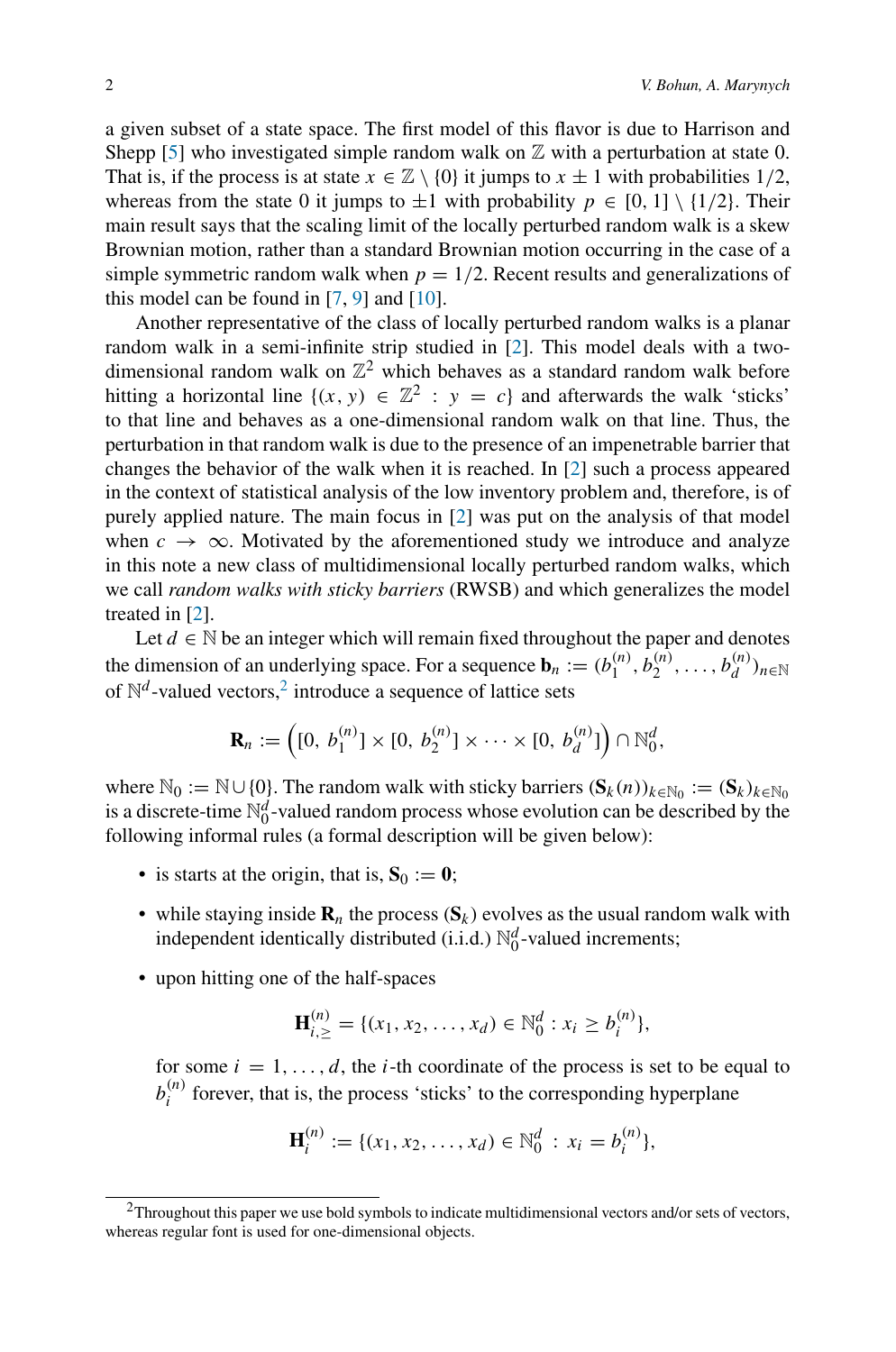and evolves further as another random walk of a smaller dimension with i.i.d. increments in the hyperplane  $\mathbf{H}^{(n)}_i$  until it hits the next barrier of the form  $\mathbf{H}^{(n)}_{i, \geq} \cap$  $\mathbf{H}_{j,\geq}^{(n)}$ , for some  $i \neq j$ , and so on;

• the process terminates upon hitting the vertex  $(b_1^{(n)}, b_2^{(n)}, \ldots, b_d^{(n)})$ .

Note that the notion of RWSB is genuinely multidimensional and becomes almost degenerate when  $d = 1$ . Thus, the simplest nontrivial situation occurs in dimension two and from now on we always assume that  $d \geq 2$ . As has already been mentioned, in case  $d = 2$  the concept of RWSB (in a slightly simplified variant with  $b_2^{(n)} = \infty$ ) was proposed in [\[2](#page-18-4)] for the statistical analysis of a shared inventory problem with two types of goods. This model, on the one hand, is rich enough to take into account peculiarities of a finite inventory, but at the same time is simple enough to allow for a closed form of many important statistical quantities related to the model, see [\[2\]](#page-18-4) for the details. Let us also stress that the model studied here, as well as its particular case treated in [\[2\]](#page-18-4), can easily be generalized to the nonlattice settings. That is, one can easily drop the assumption that the increments are  $\mathbb{N}_0^d$ -valued and define a RWSB with state space  $\mathbb{R}^d$ . Most of the results obtained in this paper hold also in this more general settings upon necessary amendments.

The rest of the paper is organized as follows. In Section [2](#page-2-0) we give a formal specification of the model by defining the process  $(S_k)_{k \in \mathbb{N}_0}$  and various related quantities. The main results are given in Section [3](#page-4-0) and divided into three parts: strong laws of large numbers, asymptotic expansions for expectations and functional limit theorems. The proofs are given in Section [4.](#page-7-0) In the Appendix we collected some basic facts from renewal theory which is the main toolbox for our analysis.

We shall also use the following notational conventions. For a vector  $\mathbf{x} = (x_1, x_2, \dots, x_n)$  $f(x_2, \ldots, x_d) \in \mathbb{N}_0^d$  we denote by  $|\mathbf{x}| = |x_1| + |x_2| + \cdots + |x_d|$  its Manhattan norm. We shall also use the notation  $\mathbf{x} \cdot \mathbf{y}$  for the coordinatewise product of vectors, that is, if  $\mathbf{y} = (y_1, y_2, \dots, y_d) \in \mathbb{N}_0^d$ , then  $\mathbf{x} \cdot \mathbf{y} = (x_1y_1, x_2y_2, \dots, x_dy_d)$ .

## <span id="page-2-0"></span>**2 Formal description of the model**

Let *n* ∈ N be a fixed integer. Denote by  $\mathbf{B}_d := \{0, 1\}^d$  the set of binary strings of length *d*. The vector  $\mathbf{m} = (m_1, m_2, \dots, m_d) \in \mathbf{B}_d$  represents the already reached barriers, that is,  $m_i = 0$ , for some  $i = 1, \ldots, d$ , if and only if a RWSB, to be constructed below, did not yet reach the barrier  $b_i^{(n)}$ . Put  $\mathbf{B}'_d := \{0, 1\}^d \setminus \{1, 1, ..., 1\}$ . Let  $(\Omega, \mathcal{F}, \mathbb{P})$  be a fixed probability space, which we assume to be rich enough to accommodate an array  $\mathbf{X}_k^{(\mathbf{m})} = (X_{k,1}^{(\mathbf{m})}, X_{k,2}^{(\mathbf{m})}, \dots, X_{k,d}^{(\mathbf{m})}), \mathbf{m} \in \mathbf{B}'_d, k \in \mathbb{N}$ , of mutually independent  $\mathbb{N}_0^d$ -valued random variables. For every fixed **m**  $\in$  **B**<sup>'</sup><sub>d</sub>, the variables  $(X_k^{(m)})_{k \in \mathbb{N}}$  are assumed to be identically distributed and represent the increments of the RWSB when it has hit barriers determined by **m**. A random walk with sticky barriers is a Markov chain  $S_k := (S_{k,1}, S_{k,2}, \ldots, S_{k,d})$ ,  $k \in \mathbb{N}_0$ , that depends on the parameter *n*, and which is defined formally by the recursive formula

<span id="page-2-1"></span>
$$
\mathbf{S}_0 = \mathbf{0}, \quad \mathbf{S}_{k+1} := \min\left\{ \mathbf{S}_k + \mathbf{X}_{k+1-\tau_{|\mathbf{I}_k|}(n)}^{(\mathbf{I}_k)}, \mathbf{b}_n \right\}, \quad k \in \mathbb{N}_0,
$$
 (1)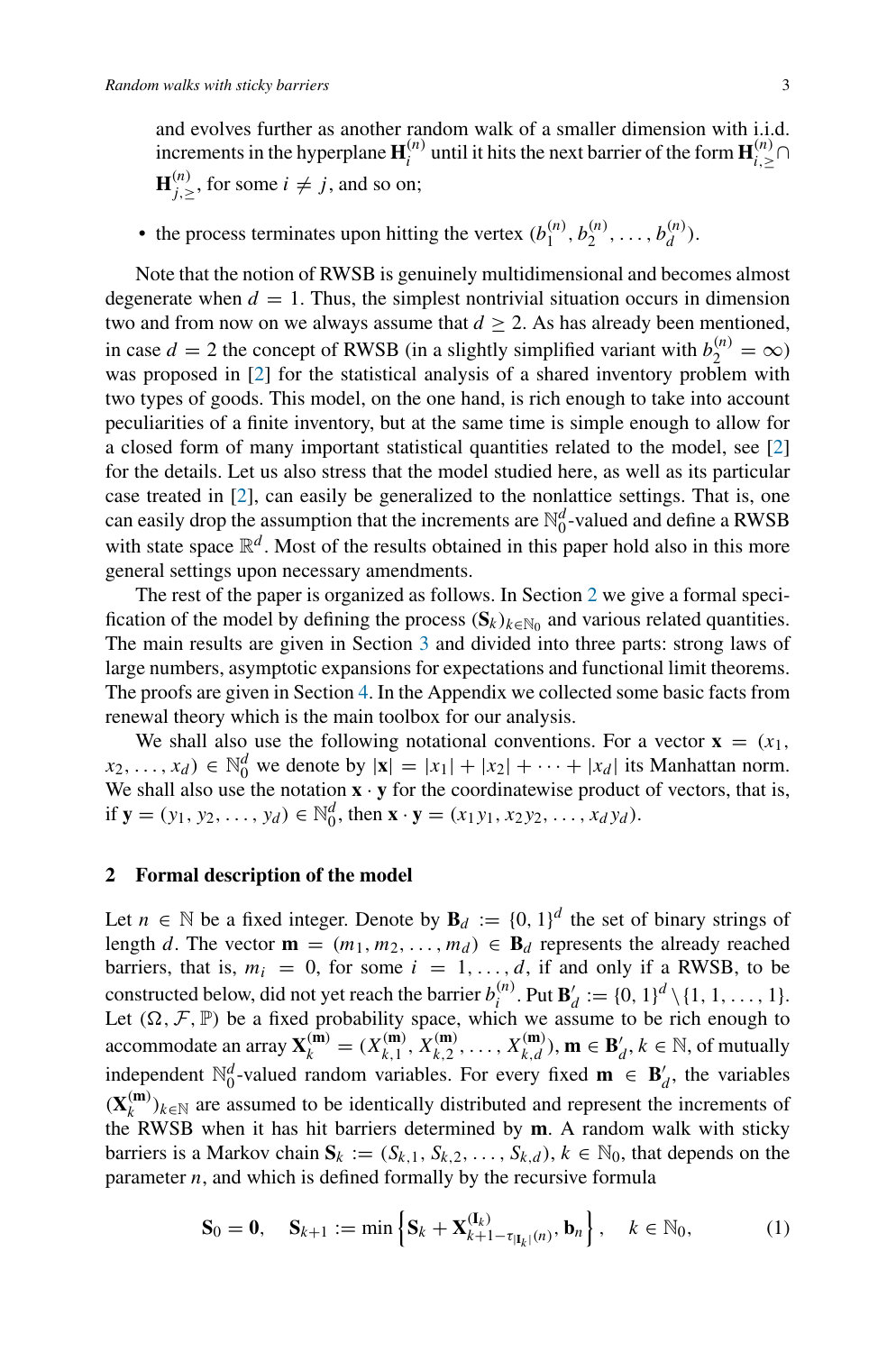where the minimum is taken coordinatewise, the binary vector

$$
\mathbf{B}_d \ni \mathbf{I}_k := \mathbf{I}_k^{(n)} = \left( \mathbf{1}_{\{S_{k,1} = b_1^{(n)}\}}, \mathbf{1}_{\{S_{k,2} = b_2^{(n)}\}}, \dots, \mathbf{1}_{\{S_{k,d} = b_d^{(n)}\}} \right), \quad k \in \mathbb{N}_0, \quad (2)
$$

represents the barriers already reached before *k*-th step, and

<span id="page-3-3"></span>
$$
\tau_0(n) := 0, \quad \tau_j(n) := \inf\{k \in \mathbb{N}_0 : |\mathbf{I}_k^{(n)}| \ge j\}, \quad j = 1, \dots, d,
$$
 (3)

are the moments at which  $(\mathbf{S}_k)$  hits a new barrier.<sup>3</sup> Note that, for every fixed  $n \in \mathbb{N}$ ,  $({\bf S}_k)$  is indeed a Markov chain with the discrete state space  ${\bf R}_n$  and the inhomogeneous (in space) transition kernel

$$
\mathbb{P}\{S_k = y | S_{k-1} = x\} = \mathbb{P}\{\min(x + X^{(m(x))}, b_n) = y\},\
$$
  
where  $\mathbf{m}(x) := \left(\mathbf{1}_{\{x_1 = b_1^{(n)}\}}, \mathbf{1}_{\{x_2 = b_2^{(n)}\}}, \dots, \mathbf{1}_{\{x_d = b_d^{(n)}\}}\right), \quad x, y \in \mathbf{R}_n,$ 

and, for  $\mathbf{m} \in \mathbf{B}_d$ ,  $\mathbf{X}^{(\mathbf{m})} = (X_1^{(\mathbf{m})}, X_2^{(\mathbf{m})}, \dots, X_d^{(\mathbf{m})})$  is a generic copy of the i.i.d. variables  $\mathbf{X}_k^{(m)}$ ,  $k \in \mathbb{N}$ . By definition,  $\tau_d(n)$  is the absorption time when the RWSB hits  **and stays there forever. Furthermore, without loss of generality we can and do** assume in what follows that, for all  $k \in \mathbb{N}$  and  $\mathbf{m} \in \mathbf{B}_d$ ,

<span id="page-3-1"></span>
$$
\mathbb{P}\{\mathbf{X}_{k,j}^{(\mathbf{m})}=0\}=1 \text{ for every } j=1,\ldots,d \text{ such that } m_j=1. \tag{4}
$$

Despite a formidable form, formula [\(1\)](#page-2-1) has a simple interpretation that agrees with the informal description given in the introduction. Namely, the evolution of  $(S_k)_{k \in \mathbb{N}_0}$ before the absorption time  $\tau_d(n)$  is divided into disjoint parts. For every integer  $k <$  $\tau_d(n)$  there is a unique index  $i = 0, \ldots, d - 1$ , such that  $k \in [\tau_i(n), \tau_{i+1}(n))$ . Thus, using that  $\mathbf{I}_k = \mathbf{I}_{\tau_i(n)}$  and  $|\mathbf{I}_k| = i$  if  $k \in [\tau_i(n), \tau_{i+1}(n))$ , and denoting  $l := k - \tau_i(n)$ , we can write

$$
\mathbf{S}_{\tau_i(n)+l+1} = \min \left\{ \mathbf{S}_{\tau_i(n)+l} + \mathbf{X}_{l+1}^{(\mathbf{I}_{\tau_i(n)})}, \mathbf{b}_n \right\}, \quad 0 \le l \le \tau_{i+1}(n) - \tau_i(n) - 1. \tag{5}
$$

Moreover, by definition of  $\tau_{i+1}(n)$  and in view of assumption [\(4\)](#page-3-1), the minimum above can be dropped if  $0 \le l \le \tau_{i+1}(n) - \tau_i(n) - 2$ . Thus,

$$
\mathbf{S}_{\tau_i(n)+l+1} = \mathbf{S}_{\tau_i(n)+l} + \mathbf{X}_{l+1}^{(\mathbf{I}_{\tau_i(n)})}, \quad 0 \leq l < \tau_{i+1}(n) - \tau_i(n) - 1,
$$

which means that, for every  $i = 0, \ldots, d - 1$ , the process  $(\mathbf{S}_{\tau_i(n)+l} - \mathbf{S}_{\tau_i(n)})$  is the standard zero-delayed random walk on the time interval  $0 \le l < \tau_{i+1}(n) - \tau_i(n) - 1$ . We also emphasize that in our definition of  $(S_k)$  the numeration of increments starts afresh from 1 on each time interval  $[\tau_i(n), \tau_{i+1}(n)]$ .

Another useful representation of  $(S_k)$  is

<span id="page-3-2"></span>
$$
\mathbf{S}_{k} = \min \left( \sum_{i=0}^{d-1} \sum_{j=\tau_{i}(n)}^{\min(\tau_{i+1}(n),k)-1} \mathbf{X}_{j+1-\tau_{i}(n)}^{(\mathbf{I}_{\tau_{i}(n)})}, \mathbf{b}_{n} \right), \quad k \in \mathbb{N}_{0}.
$$
 (6)

<span id="page-3-0"></span><sup>&</sup>lt;sup>3</sup>The sign  $\geq$  in the definition of  $\tau_j$  is used since the RWSB, in principle, could hit several barriers simultaneously at a single jump. In this case, several consequent  $\tau_i$  attain the same value.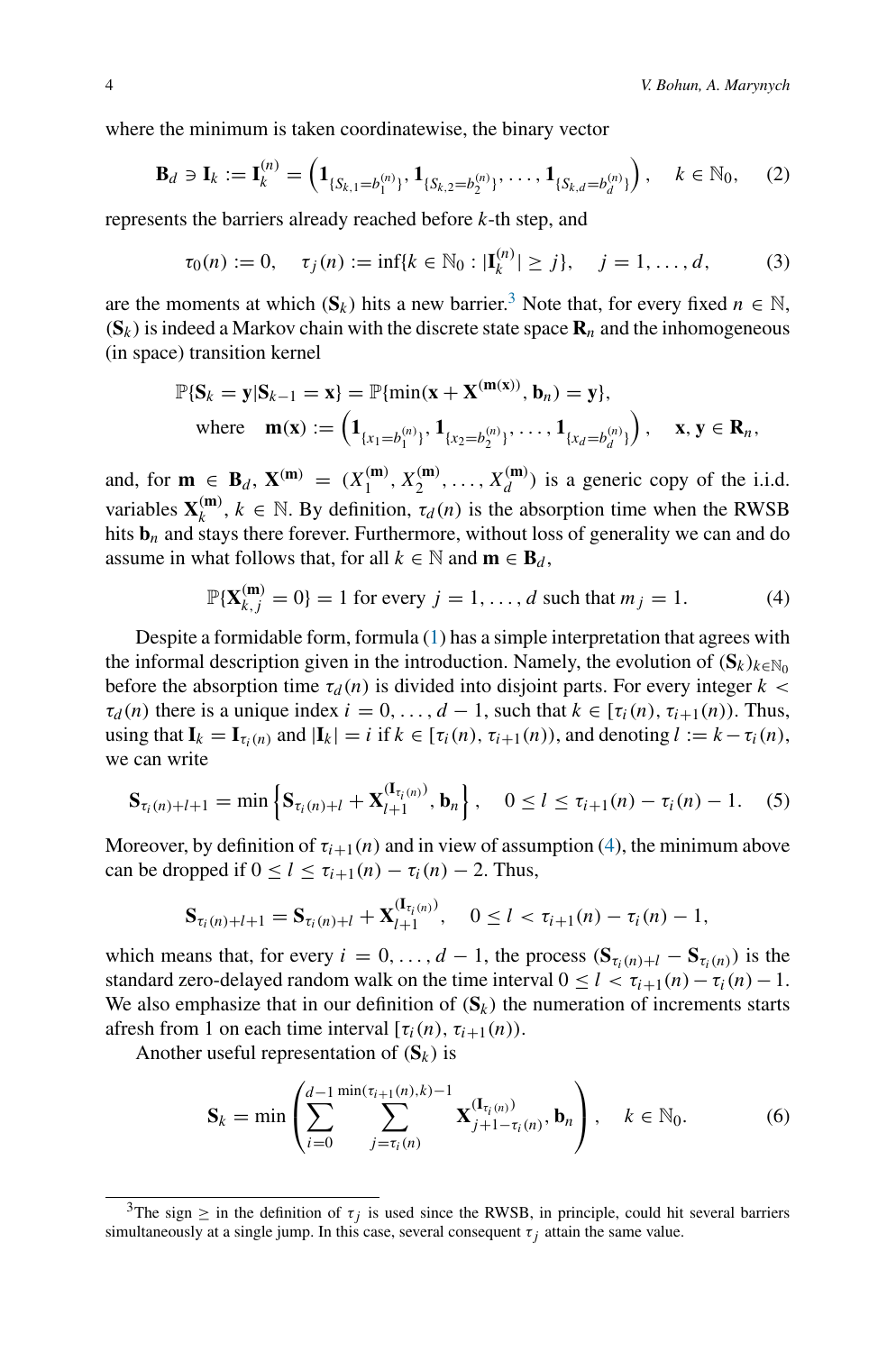Indeed, [\(1\)](#page-2-1) yields, for  $k \leq \tau_d(n)$ ,

$$
\mathbf{S}_{k} = \min \left\{ \sum_{j=0}^{\infty} \mathbf{X}_{j+1-\tau_{|\mathbf{I}_{j}|}(n)}^{\mathbf{I}_{j}} \mathbb{1}_{\{j < k\}}, \mathbf{b}_{n} \right\}
$$
\n
$$
= \min \left\{ \sum_{j=0}^{\infty} \sum_{i=0}^{d-1} \mathbb{1}_{\{\tau_{i}(n) \leq j < \min(\tau_{i+1}(n), k)\}} \mathbf{X}_{j+1-\tau_{|\mathbf{I}_{j}|}(n)}^{\mathbf{I}_{j}}, \mathbf{b}_{n} \right\}
$$
\n
$$
= \min \left\{ \sum_{i=0}^{d-1} \sum_{j=0}^{\infty} \mathbb{1}_{\{\tau_{i}(n) \leq j < \min(\tau_{i+1}(n), k)\}} \mathbf{X}_{j+1-\tau_{i}(n)}^{\mathbf{I}_{\tau_{i}(n)}}, \mathbf{b}_{n} \right\},
$$

which is the right-hand side of  $(6)$ .

Throughout the paper we shall make the following assumptions on the distribution of  $X^{(m)}$  and use the following notation. By  $E$  we denote expectation with respect to the probability measure  $\mathbb{P}$ . We suppose that, for every  $\mathbf{m} \in \mathbf{B}'_d$ , it holds

$$
\mu^{(m)} = (\mu_1^{(m)}, \mu_2^{(m)}, \dots, \mu_d^{(m)}) := \left( \mathbb{E} X_1^{(m)}, \mathbb{E} X_2^{(m)}, \dots, \mathbb{E} X_d^{(m)} \right) \in [0, \infty)^d
$$
  
and  $\mathbb{E} X_i^{(m)} > 0$  if  $m_i = 0, \quad i = 1, \dots, d$ ; (7)

and

<span id="page-4-3"></span>
$$
v_{i,i}^{(m)} := \text{Var}\,(X_i^{(m)}) \in (0,\infty) \text{ if } m_i = 0, \quad i = 1,\dots,d. \tag{8}
$$

We now state the assumptions on the sequence of barriers  $(\mathbf{b}_n)$ . We assume that there exist *pairwise distinct* positive numbers  $\rho_1, \ldots, \rho_d$  such that, for every fixed *λ >* 0,

<span id="page-4-1"></span>
$$
\lim_{n \to \infty} \frac{b_i^{(\lfloor n\lambda \rfloor)}}{b_i^{(n)}} = \lambda^{\rho_i}, \quad i = 1, \dots, d,
$$
\n(9)

that is, the sequence  $(b_i^{(n)})_{n \in \mathbb{N}}$  is regularly varying with index  $\rho_i$ , for every  $i =$ 1*,...,d*. See [\[1](#page-18-5)] for the comprehensive information on regularly varying functions and sequences. Note that without loss of generality we may assume that  $0 < \rho_1 <$  $\rho_2$  <  $\cdots$  <  $\rho_d$ , since we can always permute the coordinates of all involved variables to achieve the desired order of indices  $\rho_i$ 's. Thus, from now on we suppose additionally that

<span id="page-4-2"></span>
$$
0 < \rho_1 < \rho_2 < \cdots < \rho_d < \infty. \tag{10}
$$

We shall also occasionally allow the sequence  $(b_n)_{n\in\mathbb{N}}$  to be random. In this case we shall assume that the barriers and the steps of the corresponding RWSB are independent and that the limit relation [\(9\)](#page-4-1) holds almost surely for some deterministic  $\rho_1, \ldots, \rho_d$ , which, therefore, can again be arranged in the increasing order.

#### <span id="page-4-0"></span>**3 Main results**

Let  ${\bf e}_1, {\bf e}_2, \ldots, {\bf e}_d$  denote the standard unit basis of  $\mathbb{R}^d$  and put

$$
\mathbf{s}_0 = \mathbf{e}_0 := \mathbf{0}, \quad \mathbf{s}_k := \sum_{j=1}^k \mathbf{e}_j, \quad k = 1, \ldots, d.
$$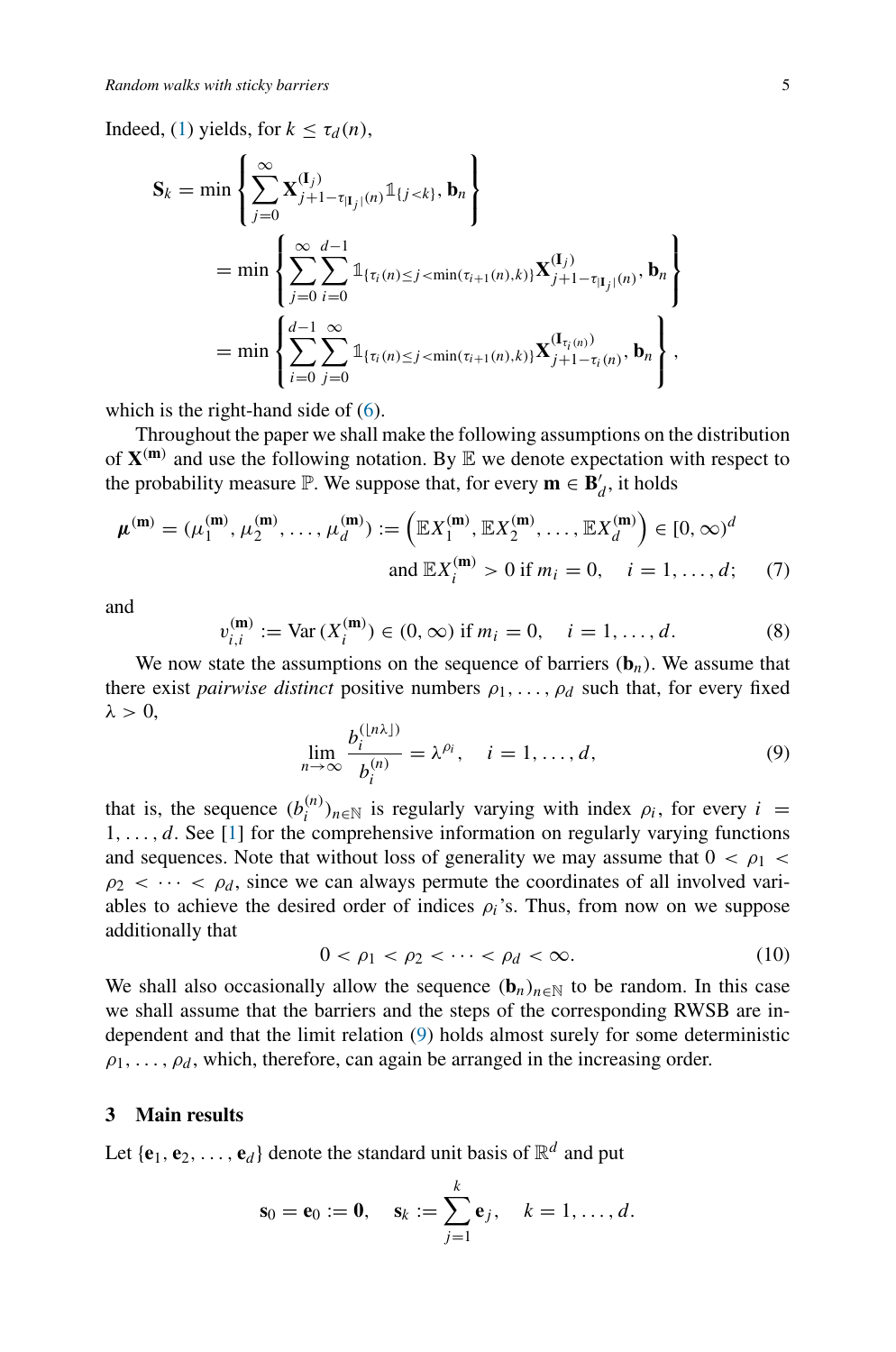## *3.1 Strong laws of large numbers*

Our first main result is a uniform strong law of large numbers for the differences  $\tau_i - \tau_{i-1}$  and positions of the RWSB upon hitting the barriers.

<span id="page-5-2"></span>**Theorem 1.** *Assume that*  $(\mathbf{b}_n)_{n \in \mathbb{N}} \subset \mathbb{N}^d$  *is a (possibly random) sequence of barriers such that* [\(9\)](#page-4-1) *holds for some deterministic*  $\rho_j$ ,  $j = 1, \ldots, d$ *, satisfying* [\(10\)](#page-4-2)*. Suppose also that*  $(\mathbf{b}_n)_{n \in \mathbb{N}}$  *and*  $(\mathbf{X}_k^{(m)})$  *are independent. Then, for every*  $j = 1, ..., d$  *and a >* 0*, it holds*

<span id="page-5-1"></span>
$$
\sup_{t\in(0,a]}\left|\frac{\tau_j(\lfloor nt\rfloor)-\tau_{j-1}(\lfloor nt\rfloor)}{b_j^{(n)}}-\frac{t^{\rho_j}}{\mu_j^{(s_{j-1})}}\right|\underset{n\to\infty}{\overset{\text{a.s.}}{n\to 0}}0,
$$
\n(11)

*and*

<span id="page-5-5"></span>
$$
\sup_{t \in (0, a]} \left| \frac{\mathbf{S}_{\tau_j(\lfloor nt \rfloor)}}{b_j^{(n)}} - \frac{t^{\rho_j}}{\mu_j^{(\mathbf{s}_{j-1})}} (\mathbf{s}_d - \mathbf{s}_{j-1}) \cdot \mu^{(\mathbf{s}_{j-1})} \right| \xrightarrow[n \to \infty]{\text{a.s.}} 0.
$$
 (12)

*Furthermore,*

<span id="page-5-4"></span>
$$
|\mathbf{I}_{\tau_j(n)}^{(n)} - \mathbf{s}_j| \underset{n \to \infty}{\xrightarrow{a.s.}} 0,
$$
\n(13)

*that is, for all*  $j = 1, \ldots, d$ *,* 

<span id="page-5-0"></span> $\mathbb{P}\{\text{ there exists }n_0 \in \mathbb{N}\text{ such that }\mathbf{I}_{\tau_j(n)}^{(n)} = \mathbf{s}_j \text{ for all }n \geq n_0\} = 1.$  (14)

**Remark 1.** *The relation* [\(14\)](#page-5-0) *says, in essence, that RWSB hits the barriers in a pre*scribed order: first  $b_1^{(n)}$ , then  $b_2^{(n)}$ , and so on. This is not surprising in view of our *assumption* [\(10\)](#page-4-2) *on the rate of growth of barriers.*

Fix  $l = 1, ..., d$ . Replacing, for  $j = 1, ..., l - 1$ , the denominators in [\(11\)](#page-5-1) by  $b_l^{(n)}$  and the limits  $t^{\rho_j}/\mu_j^{(s_{j-1})}$  by zeros, and summing over all  $j = 1, ..., l$  yields the following corollary, which, in particular, provides the uniform strong law of large numbers for the absorption time of the RWSB when  $l = d$ .

<span id="page-5-3"></span>**Corollary 1.** *Under the assumptions on Theorem [1,](#page-5-2) for*  $l = 1, \ldots, d$ *,* 

$$
\sup_{t\in(0,a]}\left|\frac{\tau_l(\lfloor nt\rfloor)}{b_l^{(n)}}-\frac{t^{\rho_l}}{\mu_l^{(s_{l-1})}}\right|\underset{n\to\infty}{\overset{\text{a.s.}}{\longrightarrow}}0.
$$

*In particular, the absorption time satisfies*

$$
\sup_{t\in(0,a]}\left|\frac{\tau_d(\lfloor nt\rfloor)}{b_d^{(n)}}-\frac{t^{\rho_d}}{\mu_d^{(s_{d-1})}}\right|\underset{n\to\infty}{\overset{\text{a.s.}}{\longrightarrow}}0.
$$

**Remark 2.** *All the claims of Theorem [1](#page-5-2) and Corollary [1](#page-5-3) hold without the secondmoments assumption* [\(8\)](#page-4-3)*.*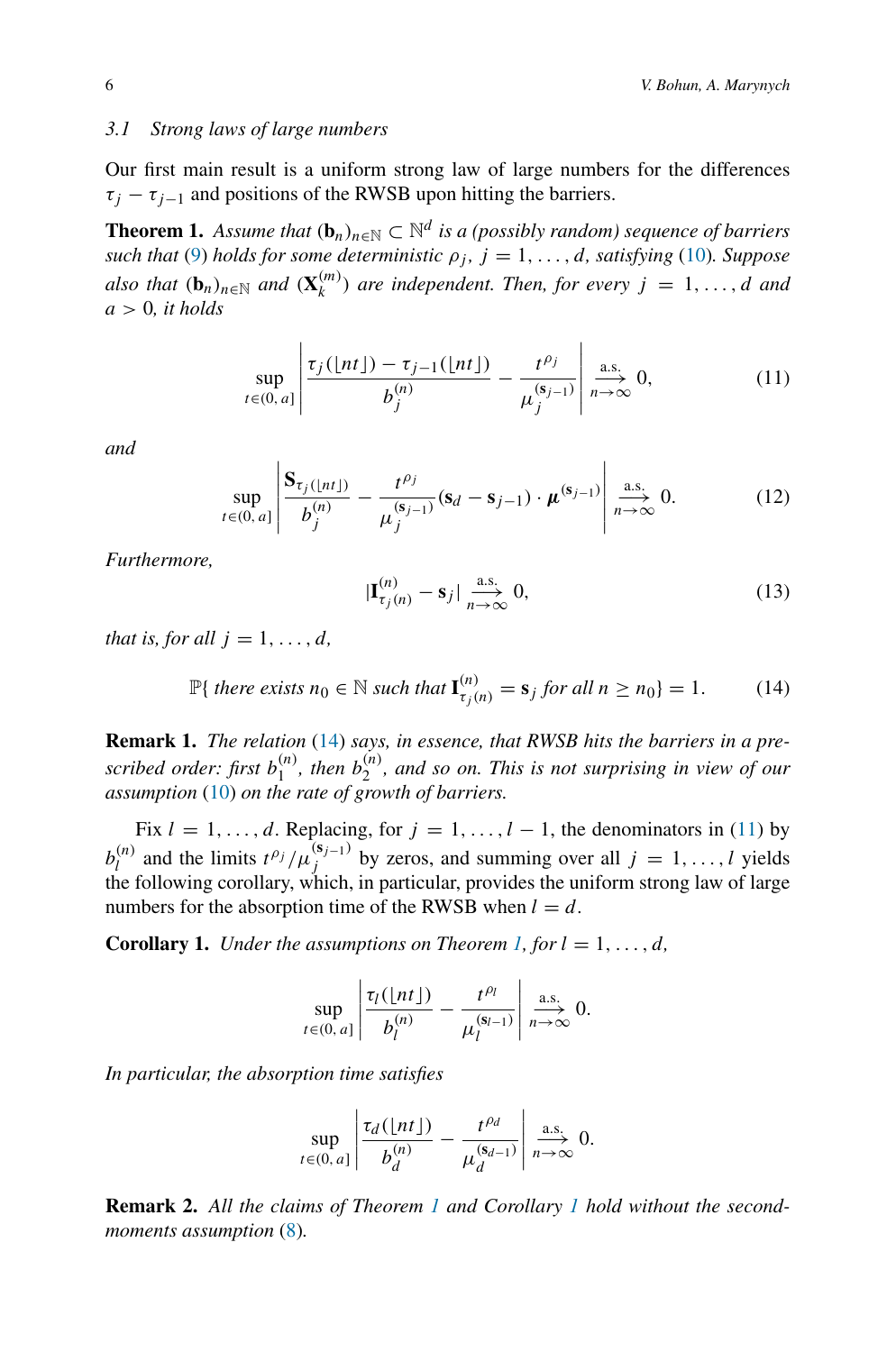#### *3.2 Expectations*

The exact calculation of  $\mathbb{E} \tau_j(n)$  and  $\mathbb{E} \mathbf{S}_{\tau_j(n)}$  seems to be overly complicated. However, we have been able to prove the following result.

<span id="page-6-0"></span>**Proposition 1.** *For*  $j = 1, \ldots, d$ *, it holds* 

$$
\mathbb{E}\left(\tau_j(n) - \tau_{j-1}(n)|\mathbf{I}_{\tau_{j-1}(n)} = \mathbf{s}_{j-1}\right)
$$
\n
$$
= \frac{b_j^{(n)} - \mathbb{E}\left(S_{\tau_{j-1}(n),j}|\mathbf{I}_{\tau_{j-1}(n)} = \mathbf{s}_{j-1}\right)}{\mu_j^{(\mathbf{s}_{j-1})}} + O(1), \quad n \to \infty; \quad (15)
$$

*and, for*  $l = j, \ldots, d$ *,* 

$$
\mathbb{E}\left(S_{\tau_j(n),l} - S_{\tau_{j-1}(n),l}|\mathbf{I}_{\tau_{j-1}(n)} = \mathbf{s}_{j-1}\right)
$$
\n
$$
= \frac{\mu_l^{(\mathbf{s}_{j-1})}\left(b_j^{(n)} - \mathbb{E}\left(S_{\tau_{j-1}(n),j}|\mathbf{I}_{\tau_{j-1}(n)} = \mathbf{s}_{j-1}\right)\right)}{\mu_j^{(\mathbf{s}_{j-1})}} + O(1), \quad n \to \infty. \quad (16)
$$

*In particular,*

$$
\mathbb{E}\tau_1(n) = \frac{b_1^{(n)}}{\mu_1^{(0)}} + O(1), \quad n \to \infty,
$$
 (17)

*and, for*  $l = 2, ..., d$ *,* 

<span id="page-6-1"></span>
$$
\mathbb{E}S_{\tau_1(n),l} = \frac{\mu_l^{(0)}b_1^{(n)}}{\mu_1^{(0)}} + O(1), \quad n \to \infty.
$$
 (18)

Note that by  $(13)$ ,

$$
\mathbb{E}\left(S_{\tau_{j-1}(n),j}|\mathbf{I}_{\tau_{j-1}(n)}=\mathbf{s}_{j-1}\right)\leq \frac{\mathbb{E}S_{\tau_{j-1}(n),j}}{\mathbb{P}\{\mathbf{I}_{\tau_{j-1}(n)}=\mathbf{s}_{j-1}\}} \sim \mathbb{E}S_{\tau_{j-1}(n),j}, \quad n\to\infty,
$$

and  $\mathbb{E}S_{\tau_{j-1}(n),j} = O(b_{j-1}^{(n)}) = o(b_j^{(n)})$ , as  $n \to \infty$ , for  $j = 2, \ldots, d$ , as can be easily checked by the stochastic comparison argument. Thus, we obtain the following.

**Corollary 2.** *For*  $j = 1, \ldots, d$ *, it holds* 

$$
\mathbb{E}\left(\tau_j(n)-\tau_{j-1}(n)|\mathbf{I}_{\tau_{j-1}(n)}=\mathbf{s}_{j-1}\right) \sim \frac{b_j^{(n)}}{\mu_j^{(\mathbf{s}_{j-1})}}, \quad n \to \infty;\tag{19}
$$

*and, for*  $l = j, \ldots, d$ *,* 

$$
\mathbb{E}\left(S_{\tau_j(n),l}-S_{\tau_{j-1}(n),l}|\mathbf{I}_{\tau_{j-1}(n)}=\mathbf{s}_{j-1}\right)\;\sim\;\frac{\mu_l^{(\mathbf{s}_{j-1})}b_j^{(n)}}{\mu_j^{(\mathbf{s}_{j-1})}},\quad n\to\infty.\tag{20}
$$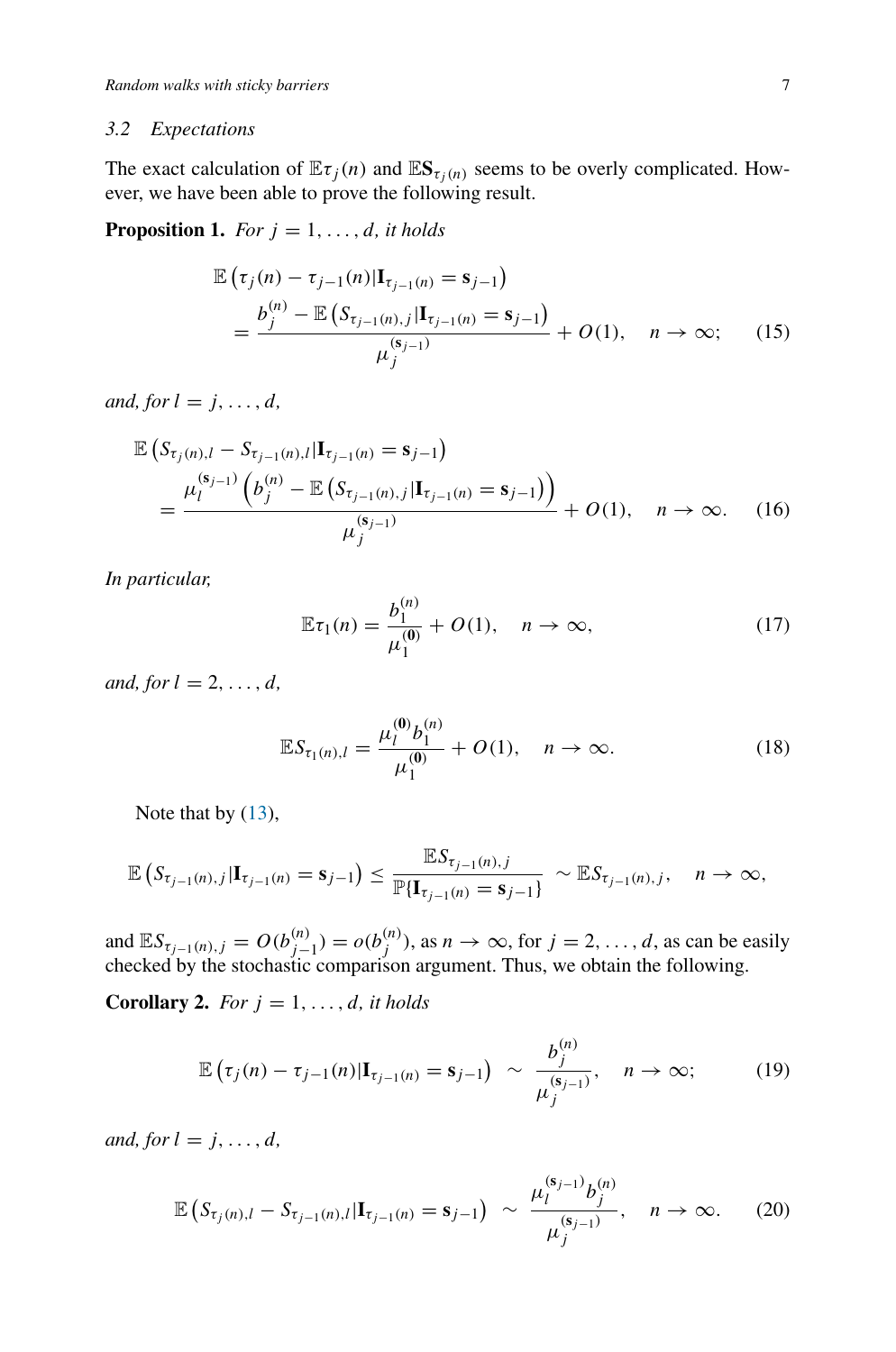## *3.3 Functional limit theorems*

Fix  $0 < a < b < \infty$ . In what follows we denote by  $\frac{d}{n \to \infty}$  the convergence in distribution in the Skorokhod space  $D[a, b]$  endowed with the standard  $J_1$ -topology.

<span id="page-7-2"></span>**Theorem 2.** *For every*  $j = 1, \ldots, d$ *, the following holds true:* 

$$
\left(\frac{\tau_j(\lfloor nt \rfloor) - \tau_{j-1}(\lfloor nt \rfloor) - \frac{1}{\mu_j^{(s_{j-1})}}(b_j^{(\lfloor nt \rfloor)} - \mathbb{E}(S_{\tau_{j-1}(\lfloor nt \rfloor),j}|A_{n,j-1}(a)))}{(\mu_j^{(s_{j-1})})^{-3/2}(\nu_{j,j}^{(s_{j-1})}b_j^{(n)})^{1/2}}\right)_{t \in [a,b]} \xrightarrow{\frac{d}{n \to \infty}} (B(t^{\rho_j}))_{t \in [a,b]},
$$
\n(21)

*where*  $B = (B(t))_{t>0}$  *is the standard Brownian motion and the events*  $A_{n,j-1}(a)$  *are defined in* [\(32\)](#page-9-0) *below. Moreover, if*  $2\rho_{i-1} < \rho_i$ *, then* 

<span id="page-7-3"></span>
$$
\left(\frac{\tau_j(\lfloor nt \rfloor) - \tau_{j-1}(\lfloor nt \rfloor) - (\mu_j^{(s_{j-1})})^{-1} b_j^{(\lfloor nt \rfloor)}}{(\mu_j^{(s_{j-1})})^{-3/2} (\nu_{j,j}^{(s_{j-1})} b_j^{(n)})^{1/2}}\right)_{t>0} \xrightarrow[n \to \infty]{d} (B(t^{\rho_j}))_{t>0} \tag{22}
$$

*in the Skorokhod space*  $D(0, \infty)$  *endowed with the standard*  $J_1$ -topology.

**Remark 3.** *We do not know whether the conditional expectation*

<span id="page-7-1"></span>
$$
\mathbb{E}(S_{\tau_{j-1}(\lfloor nt \rfloor),j}|A_{n,j-1}(a))
$$

*in the centering in* [\(21\)](#page-7-1) *can be replaced by its unconditional counterpart without extra assumptions. Even though*  $\lim_{n\to\infty} \mathbb{P}\{A_{n,j-1}(a)\} = 1$ *, we do not even know whether* 

$$
\mathbb{E}(S_{\tau_{j-1}(n),j}|A_{n,j-1}(a)) \sim \mathbb{E}S_{\tau_{j-1}(n),j}, \quad n \to \infty,
$$

*since we do not have a sufficient control over the behavior of*  $S_{\tau_{i-1}(n)}$  *on the complement event*  $A_{n,j-1}^c(a)$ *.* 

#### <span id="page-7-0"></span>**4 Proofs**

Let us introduce some additional notation. For  $\mathbf{m} \in \mathbf{B}'_d$ , let

$$
\mathbf{S}_0^{(\mathbf{m})} = 0, \quad \mathbf{S}_k^{(\mathbf{m})} = \mathbf{S}_{k-1}^{(\mathbf{m})} + \mathbf{X}_k^{(\mathbf{m})}, \quad k \in \mathbb{N},
$$

be a standard zero-delayed random walk. Further, for  $\mathbf{A} \subset \mathbb{N}_0^d$ , set

$$
\sigma^{(\mathbf{m})}(\mathbf{A}) := \begin{cases} \inf\{k \in \mathbb{N}_0 : \mathbf{S}_k^{(\mathbf{m})} \in \mathbf{A}\}, & \text{if } \mathbf{S}_k^{(\mathbf{m})} \in \mathbf{A} \text{ for some } k \in \mathbb{N}_0; \\ +\infty, & \text{otherwise.} \end{cases}
$$

For every fixed  $\mathbf{m} \in \mathbf{B}_d$ , let  $\pi_{\mathbf{m}} : \mathbb{R}^d \mapsto \mathbb{R}^{d-|\mathbf{m}|}$  be the projection mapping which removes coordinates of  $\mathbf{x} \in \mathbb{R}^d$  with indices  $i = 1, \ldots, d$  such that  $m_i = 1$ . For example,

$$
\pi_{\mathbf{e}_j}(x_1, x_2, \ldots, x_d) = (x_1, \ldots, x_{j-1}, x_{j+1}, \ldots, x_d), \quad (x_1, x_2, \ldots, x_d) \in \mathbb{R}^d,
$$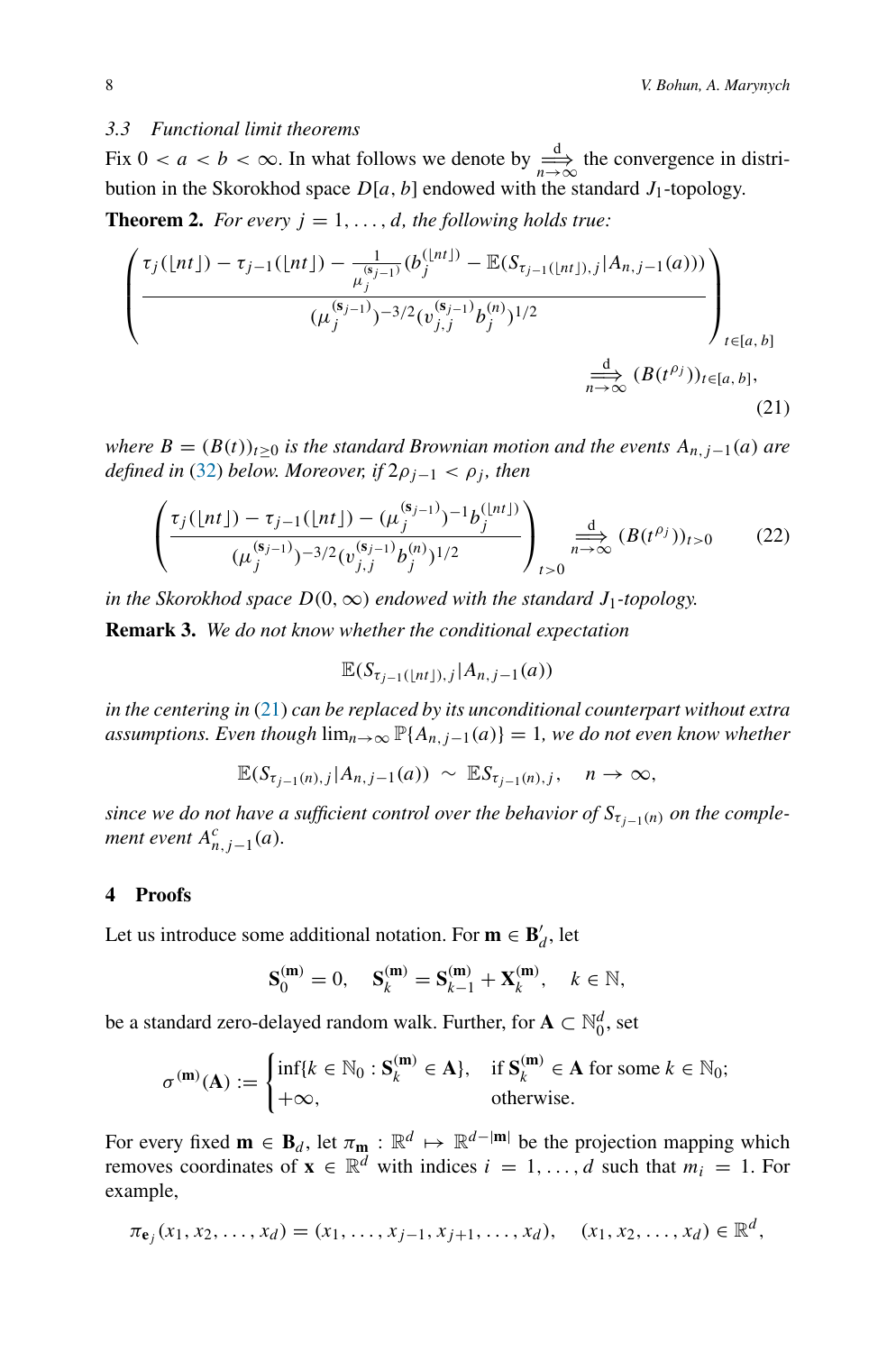and

$$
\pi_{\mathbf{s}_j}(x_1, x_2, \dots, x_d) = (x_{j+1}, \dots, x_d), \quad (x_1, x_2, \dots, x_d) \in \mathbb{R}^d
$$

for  $j = 0, ..., d$ .

The following simple observation lies in the core of all subsequent proofs.

<span id="page-8-4"></span>**Proposition 2.** *Fix*  $j = 1, ..., d$  *and let the process*  $(\mathbf{S}_k^{x})_{k \in \mathbb{N}_0}$  *be defined by the equality*

$$
\mathbf{S}_{k}^{\to j} := \pi_{\mathbf{I}_{\tau_{j-1}(n)}} (\mathbf{S}_{k+\tau_{j-1}(n)} - \mathbf{S}_{\tau_{j-1}(n)}), \quad k \in \mathbb{N}_{0}, \quad j = 1, \dots, d. \tag{23}
$$

*Given that*  $\{\mathbf{I}_{\tau_{j-1}(n)} = \mathbf{y}\}$  *for some*  $\mathbf{y} \in \mathbf{B}'_d$ *, the process*  $(\mathbf{S}_k^{\to j})$  *is a random walk with (random) sticky barriers in the space* Z*d*−*j*+<sup>1</sup> *with the barrier defined by*

$$
\mathbf{b}_n^{\rightarrow j} := \pi_{\mathbf{y}}(\mathbf{b}_n - \mathbf{S}_{\tau_{j-1}(n)}), \quad n \in \mathbb{N}, \quad j = 1, \dots, d. \tag{24}
$$

**Proof.** Fix  $j = 1, ..., d$ . We are going to show that  $(\mathbf{S}_k^{\rightarrow j})$  satisfies a version of [\(1\)](#page-2-1). Substituting in [\(1\)](#page-2-1)  $k \mapsto k + \tau_{j-1}(n)$ , subtracting  $S_{\tau_{j-1}(n)}$  from both sides and applying the linear mapping  $\pi_{\mathbf{I}_{\tau_{i-1}(n)}}$  yield

<span id="page-8-2"></span>
$$
\mathbf{S}_{k+1}^{\to j} = \min\left(\mathbf{S}_{k}^{\to j} + \pi_{\mathbf{I}_{\tau_{j-1}(n)}}\left(\mathbf{X}_{k+1+\tau_{j-1}(n)-\tau_{|\mathbf{I}_{k+\tau_{j-1}(n)}|}^{(\mathbf{I}_{k+\tau_{j-1}(n)})}}), \mathbf{b}_{n}^{\to j}\right). \tag{25}
$$

In order to simplify the above expression, put

$$
\mathbf{I}_{k}^{\to j} = \left(\mathbf{1}_{\{S_{k,1}^{\to j} = b_{n,1}^{\to j}\}}, \mathbf{1}_{\{S_{k,2}^{\to j} = b_{n,2}^{\to j}\}}, \dots, \mathbf{1}_{\{S_{k,d-j+1}^{\to j} = b_{n,d-j+1}^{\to j}\}}\right), \quad k \in \mathbb{N}_{0},
$$

and note that

<span id="page-8-0"></span>
$$
\pi_{I_{\tau_{j-1}(n)}}(I_{k+\tau_{j-1}(n)}) = I_k^{\to j}, \quad k \in \mathbb{N}_0,
$$
\n(26)

as well as

<span id="page-8-3"></span><span id="page-8-1"></span>
$$
|\mathbf{I}_{k+\tau_{j-1}(n)}| = |\mathbf{I}_{k}^{-\lambda_{j}}| + (j-1), \quad k \in \mathbb{N}_{0}.
$$
 (27)

Similarly to [\(3\)](#page-3-3), put

$$
\tau_0^{\to j}(n) := 0, \quad \tau_i^{\to j}(n) := \inf\{k \in \mathbb{N}_0 : |\mathbf{I}_k^{\to j}| \ge i\}, \quad i = 1, ..., d - j + 1.
$$

In view of  $(26)$  it holds

$$
\tau_i^{-j}(n) = \inf\{k \in \mathbb{N}_0 : |\pi_{\mathbf{I}_{\tau_{j-1}(n)}}(\mathbf{I}_{k+\tau_{j-1}(n)})| \ge i\}
$$
  
=  $\inf\{k \in \mathbb{N}_0 : |\mathbf{I}_{k+\tau_{j-1}(n)}| \ge i + j - 1\} \stackrel{(27)}{=} \tau_{i+j-1}(n) - \tau_{j-1}(n).$  (28)

Putting things together we see that  $(25)$  can be recast as

$$
\mathbf{S}_{k+1}^{\rightarrow j} = \min \left( \mathbf{S}_{k}^{\rightarrow j} + \pi_{\mathbf{I}_{\tau_{j-1}(n)}} \left( \mathbf{X}_{k+1-\tau_{|\mathbf{I}_{k}^{\rightarrow j}|}^{(\mathbf{I}_{k}^{\rightarrow j})}(n)}^{(\mathbf{I}_{k}^{\rightarrow j})} \right), \mathbf{b}_{n}^{\rightarrow j} \right).
$$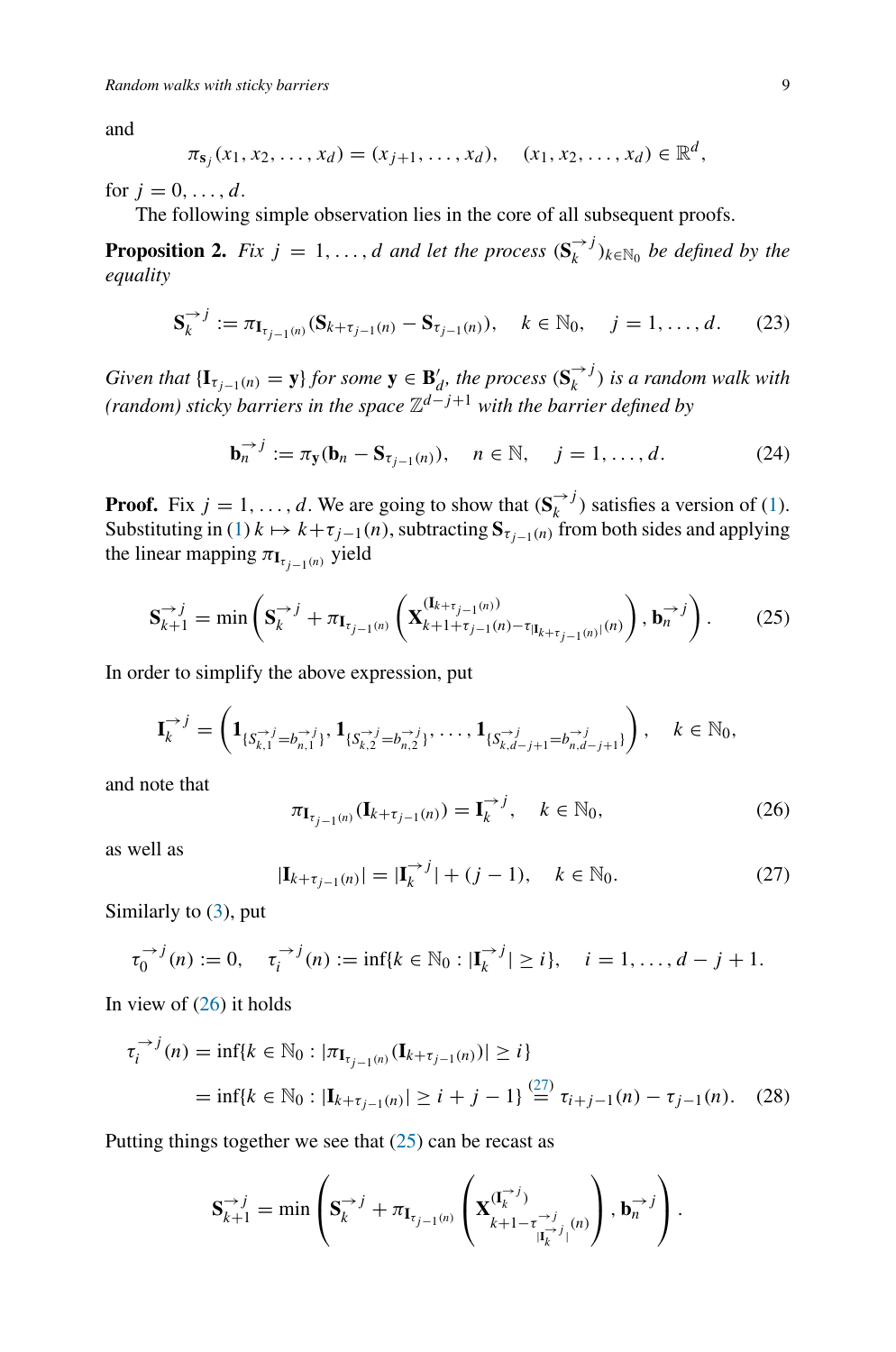$\Box$ 

This shows that  $(S_k^{\rightarrow j})$  is indeed a random walk with sticky barriers in the space  $\mathbb{Z}^{d-j+1}$ . It remains to note that given {**I**<sub>*τ*<sub>*i*−1</sub>(*n*) = **y**} the increments</sub>

<span id="page-9-1"></span>
$$
\pi_{\mathbf{I}_{\tau_{j-1}(n)}}\left(\mathbf{X}_{k+1-\tau_{|\mathbf{I}_{k}^{-}}^{(\tau)}}^{(\mathbf{I}_{k}^{-},j)}(\mathbf{a})\right)=\pi_{\mathbf{y}}\left(\mathbf{X}_{k+1-\tau_{|\mathbf{I}_{k}^{-}}^{(\tau)}}^{(\mathbf{I}_{k}^{-},j)}(\mathbf{a})\right), \quad k \in \mathbb{N}_{0},\tag{29}
$$

are independent of the random barrier  $\mathbf{b}_n^{\rightarrow j}$ .

We shall now briefly describe our proof strategy. In accordance with [\(28\)](#page-8-3), for every  $n \in \mathbb{N}$  and  $j = 1, \ldots, d$ ,

<span id="page-9-3"></span>
$$
\tau_j(n) - \tau_{j-1}(n) = \tau_1^{-j}(n),
$$
\n(30)

and, further,

<span id="page-9-4"></span>
$$
\mathbf{S}_{\tau_j(n)} - \mathbf{S}_{\tau_{j-1}(n)} = \mathbf{S}_{\tau_1^{-j}(n)}^{-j}.
$$
 (31)

The most important properties of the RWSB  $(\mathbf{S}_k^{r})_{k \in \mathbb{N}_0}$  are:

- (i) a.s. regular variation of the barriers  $(\mathbf{b}_n^{\rightarrow j})_{n \in \mathbb{N}}$ , which will be proved later on, see formula [\(38\)](#page-11-0) below;
- (ii) the barriers  $\mathbf{b}_n^{-j}$ , conditional on the event { $\mathbf{I}_{\tau_{j-1}(n)} = \mathbf{y}$ }, are independent of the increments [\(29\)](#page-9-1) of  $(\mathbf{S}_k^{\rightarrow j})_{k \in \mathbb{N}_0}$ .

In conjunction with the fact that the event  $\{I_{\tau_{i-1}(n)} = y\}$  for a particular deterministic  **has probability tending to one, see [\(32\)](#page-9-0) and [\(33\)](#page-9-2) below, equations [\(30\)](#page-9-3)** and [\(31\)](#page-9-4) demonstrate how to reduce the analysis of  $\tau_j(n) - \tau_{j-1}(n)$  and  $S_{\tau_j(n)}$  –  $S_{\tau_{i-1}(n)}$ , for arbitrary *j* = 1,...,*d*, to the analysis of the hitting time of the *first* barrier by the RWSB  $(S_k^{\rightarrow j})_{k \in \mathbb{N}_0}$ . In order to quantify the above statement, for every fixed  $a > 0$ ,  $j = 0, \ldots, d - 1$  and  $n \in \mathbb{N}$ , define events

<span id="page-9-0"></span>
$$
A_{n,0}(a) := \Omega, \quad A_{n,j}(a) := \{ \mathbf{I}_{\tau_l(\lfloor nt \rfloor)} = \mathbf{s}_l \text{ for all } t \ge a \text{ and all } l = 1, \dots, j \}. \tag{32}
$$

We shall see below that

<span id="page-9-2"></span>
$$
\mathbb{P}\{\liminf_{n \to \infty} A_{n,j}(a)\} = 1, \quad j = 0, \dots, d - 1.
$$
 (33)

## *4.1 Proof of Theorem [1](#page-5-2)*

We start by recalling the following consequence of [\(9\)](#page-4-1), which is called uniform convergence theorem for regularly varying functions, see Theorem 1.5.2 in [\[1\]](#page-18-5). If [\(9\)](#page-4-1) holds for  $\rho_i > 0$ , then, for every  $T > 0$ ,

<span id="page-9-5"></span>
$$
\lim_{n \to \infty} \sup_{\lambda \in (0,T]} \left| \frac{b_i^{(\lfloor n\lambda \rfloor)}}{b_i^{(n)}} - \lambda^{\rho_i} \right| = 0, \quad i = 1, \dots, d. \tag{34}
$$

In order to prove Theorem [1](#page-5-2) we shall use Proposition [2](#page-8-4) and induction on  $j =$ 1*,...,d*.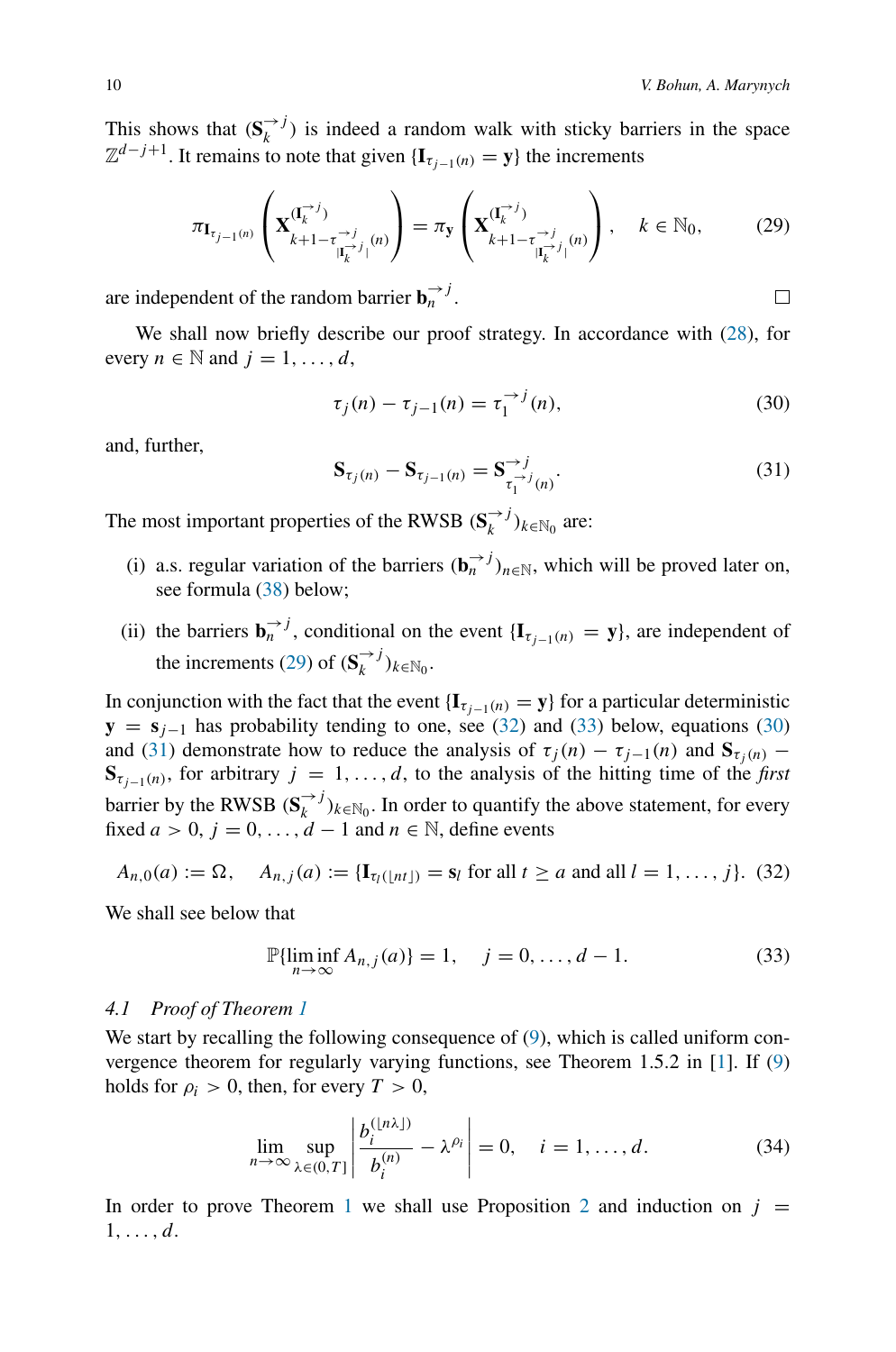*Base of induction.* We shall prove [\(11\)](#page-5-1), [\(12\)](#page-5-5) and [\(13\)](#page-5-4) for  $j = 1$ . To this end, recall the notation

$$
\mathbf{H}_{i,\geq}^{(n)} = \{ (x_1, x_2, \dots, x_d) \in \mathbb{N}_0^d : x_i \geq b_i^{(n)} \}, \quad i = 1, \dots, d, \quad n \in \mathbb{N}^d,
$$

and note that

<span id="page-10-0"></span>
$$
\tau_1(n) = \min{\{\sigma^{(0)}(\mathbf{H}_{1,\ge}^{(n)}), \sigma^{(0)}(\mathbf{H}_{2,\ge}^{(n)}), \dots, \sigma^{(0)}(\mathbf{H}_{d,\ge}^{(n)})\}}, \quad n \in \mathbb{N}.
$$
 (35)

By the functional strong law of large numbers for the ordinary renewal process applied to the projections of  $(\mathbf{S}_k^{(0)})$  onto the coordinate axes, see [\(52\)](#page-17-0) below, in conjunction with  $(34)$ ,

<span id="page-10-1"></span>
$$
\sup_{t \in (0, a]} \left| \frac{\sigma^{(0)}(\mathbf{H}_{j, \geq}^{(\lfloor nt \rfloor)})}{b_j^{(n)}} - \frac{t^{\rho_j}}{\mu_j^{(0)}} \right| \xrightarrow[n \to \infty]{\text{a.s.}} 0, \quad j = 1, ..., d,
$$
 (36)

for all  $0 < a < b$ .

In view of [\(35\)](#page-10-0), and taking into account [\(10\)](#page-4-2), we obtain [\(11\)](#page-5-1) for  $j = 1$ . In order to check [\(13\)](#page-5-4) we note that

$$
\{\mathbf{I}_{\tau_1(n)}^{(n)} = \mathbf{s}_1\} = \{\tau_1(n) = \sigma^{(0)}(\mathbf{H}_{1,\geq}^{(n)}), \sigma^{(0)}(\mathbf{H}_{1,\geq}^{(n)}) < \sigma^{(0)}(\mathbf{H}_{j,\geq}^{(n)}), j = 2, \ldots, d\}.
$$

By [\(36\)](#page-10-1), there exists a (random)  $n_0 \in \mathbb{N}$  and an event  $\Omega' \subset \Omega$  such that  $\mathbb{P}\{\Omega'\} = 1$ and on  $\Omega'$ 

$$
\frac{\sigma^{(0)}(\mathbf{H}_{1,\ge}^{(n)})}{\sigma^{(0)}(\mathbf{H}_{j,\ge}^{(n)})} \le 1/2, \quad n \ge n_0, \quad j = 2, \dots, d.
$$

Thus, [\(13\)](#page-5-4) follows. For the proof of [\(12\)](#page-5-5) in case  $j = 1$  we write

$$
\mathbf{S}_{\tau_1(n)} \mathbb{1}_{\{\mathbf{I}_{\tau_1(n)}^{(n)} = \mathbf{s}_1\}} = \min \left( \mathbf{S}_{\sigma^{(0)}(\mathbf{H}_{1, \geq}^{(n)})}^{(0)} \mathbb{1}_{\{\mathbf{I}_{\tau_1(n)}^{(n)} = \mathbf{s}_1\}}, \mathbf{b}_n \right).
$$

By the functional strong law of large numbers applied to  $(S_k^{(0)})$ , see [\(52\)](#page-17-0) below, for every  $T > 0$ ,

$$
\sup_{t\in[0,\,T]}\left|\frac{\mathbf{S}_{\lfloor b_1^{(n)}t\rfloor}^{(0)}}{b_1^{(n)}}-\mu^{(0)}t\right|\underset{n\to\infty}{\overset{\text{a.s.}}{\longrightarrow}}0.
$$

By taking superposition of this relation and  $(36)$  with  $j = 1$  we see that, for every  $a > 0$ ,

<span id="page-10-2"></span>
$$
\sup_{t \in (0, a]} \left| \frac{\mathbf{S}^{(0)}_{\sigma^{(0)}(\mathbf{H}_{1, \ge 0}^{(|n|)})}}{b_1^{(n)}} - \boldsymbol{\mu}^{(0)} \frac{t^{\rho_1}}{\boldsymbol{\mu}_1^{(0)}} \right| \xrightarrow[n \to \infty]{} 0. \tag{37}
$$

Taking into account the already proved relation [\(13\)](#page-5-4) for  $j = 1$ , we see that [\(12\)](#page-5-5) holds for  $j = 1$ .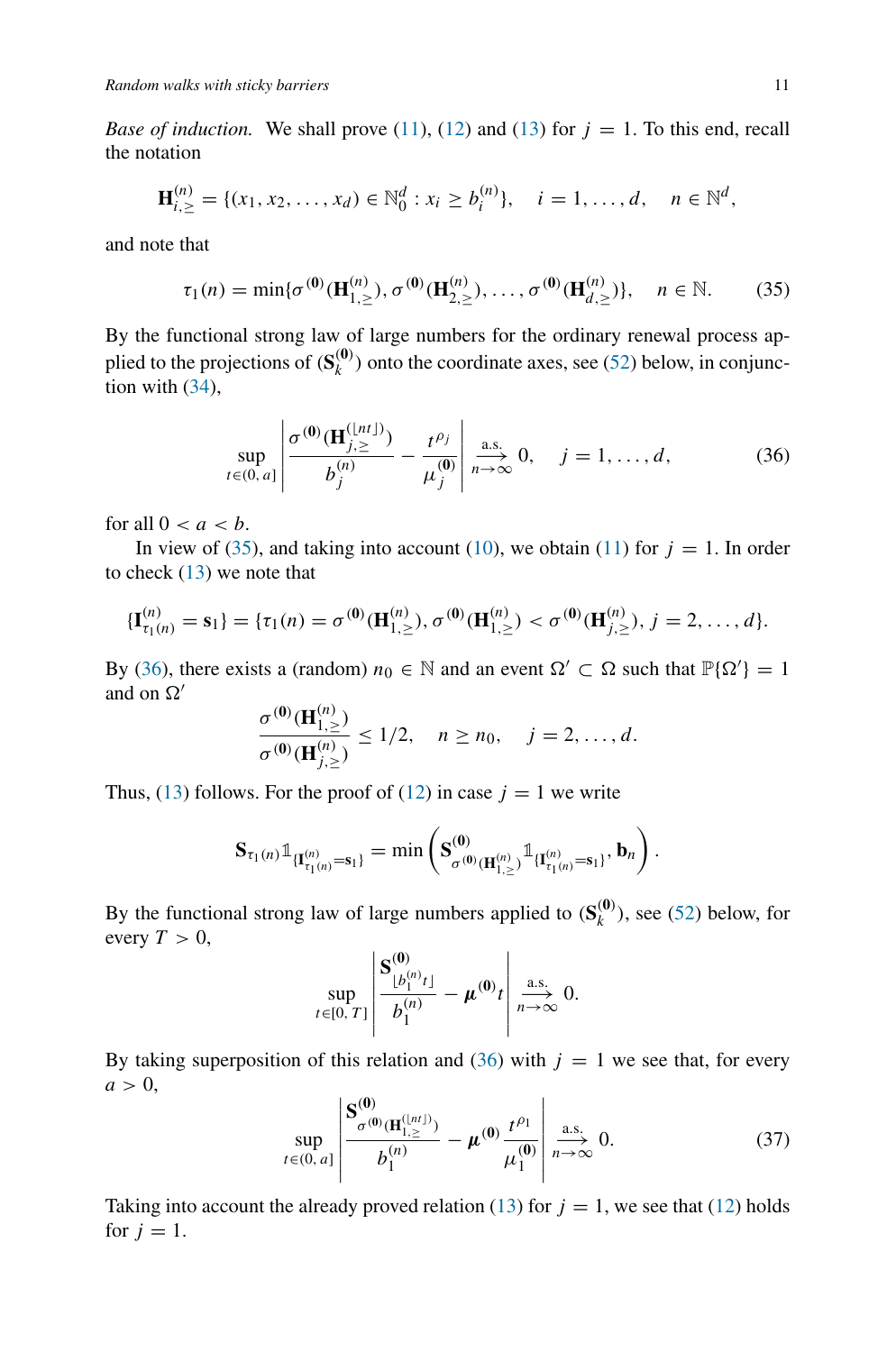*Step of induction.* By the induction assumption we can pick a (random)  $n_{0,i} \in \mathbb{N}$ such that  $\mathbf{I}_{\tau_{i-1}(n)} = \mathbf{s}_{j-1}$  for all  $n \geq n_{0,j}$ . According to Proposition [2](#page-8-4) for the passage from *j* − 1 to *j* we only need to check that the coordinates of  $\mathbf{b}_n^{\rightarrow j}$  are a.s. regularly varying with deterministic indices of regular variation forming an increasing sequence. For  $n \geq n_{0,i}$ ,

$$
\mathbf{b}_n^{-j} = (b_j^{(n)} - S_{\tau_{j-1}(n),j}, \ldots, b_d^{(n)} - S_{\tau_{j-1}(n),d}).
$$

Furthermore, by [\(12\)](#page-5-5) and using the induction hypothesis, we obtain

<span id="page-11-0"></span>
$$
\frac{b_k^{(\lfloor n\lambda \rfloor)} - S_{\tau_{j-1}(\lfloor \lambda n \rfloor),k}}{b_k^{(n)} - S_{\tau_{j-1}(n),k}} = \frac{b_k^{(\lfloor n\lambda \rfloor)} - S_{\tau_{j-1}(\lfloor \lambda n \rfloor),k}}{b_k^{(n)}} \frac{b_k^{(n)}}{b_k^{(n)} - S_{\tau_{j-1}(n),k}}
$$
\n
$$
\frac{\text{a.s.}}{n \to \infty} \lambda^{\rho_k}, \quad k = j, \dots, d,
$$
\n(38)

where we have used that

$$
\frac{b_{j-1}^{(n)}}{b_k^{(n)}} \to 0, \quad n \to \infty, \quad k = j, \dots, d,
$$

in view of  $(10)$ . The proof of Theorem [1](#page-5-2) is complete.

*b(n)*

Note that [\(33\)](#page-9-2) follows immediately from [\(13\)](#page-5-4).

## *4.2 Proof of Proposition [1](#page-6-0)*

We start with an auxiliary lemma.

<span id="page-11-1"></span>**Lemma 1.** *Let*  $(\xi_k, \eta_k)_{k \in \mathbb{N}}$  *be a sequence of independent copies of a random vector (ξ, η) with finite second moments and such that* E*ξ >* 0*. Let f be an arbitrary function such that*  $\lim_{n\to\infty} f(n) = +\infty$ *. Then* 

$$
\limsup_{n\to\infty}\sum_{k=1}^{\infty}\mathbb{P}\{\xi_1+\cdots+\xi_k\leq n,\eta_1+\cdots+\eta_k\geq nf(n)\}<\infty.
$$

**Proof.** Pick  $\delta > 0$  so small that  $E\xi - \delta E\eta > 0$ . There exists  $n_0 \in \mathbb{N}$  such that  $\delta f(n) \geq 1$ , for all  $n \geq n_0$ . Thus,

$$
\sum_{k=1}^{\infty} \mathbb{P}\{\xi_1 + \dots + \xi_k \le n, \eta_1 + \dots + \eta_k \ge nf(n)\}
$$
  
= 
$$
\sum_{k=1}^{\infty} \mathbb{P}\{\xi_1 + \dots + \xi_k \le n, (-\delta \eta_1) + \dots + (-\delta \eta_k) \le -n\delta f(n)\}
$$
  

$$
\le \sum_{k=1}^{\infty} \mathbb{P}\{\xi_1 + \dots + \xi_k \le n, (-\delta \eta_1) + \dots + (-\delta \eta_k) \le -n\}
$$
  

$$
\le \sum_{k=1}^{\infty} \mathbb{P}\{(\xi_1 - \delta \eta_1) + \dots + (\xi_k - \delta \eta_k) \le 0\}.
$$

The last series is convergent by Theorem 1 in [\[8](#page-18-6)], since  $\mathbb{E}(\xi - \delta \eta)^2 < \infty$  and  $\mathbb{E} \xi$  – *δ*E*η >* 0. $\Box$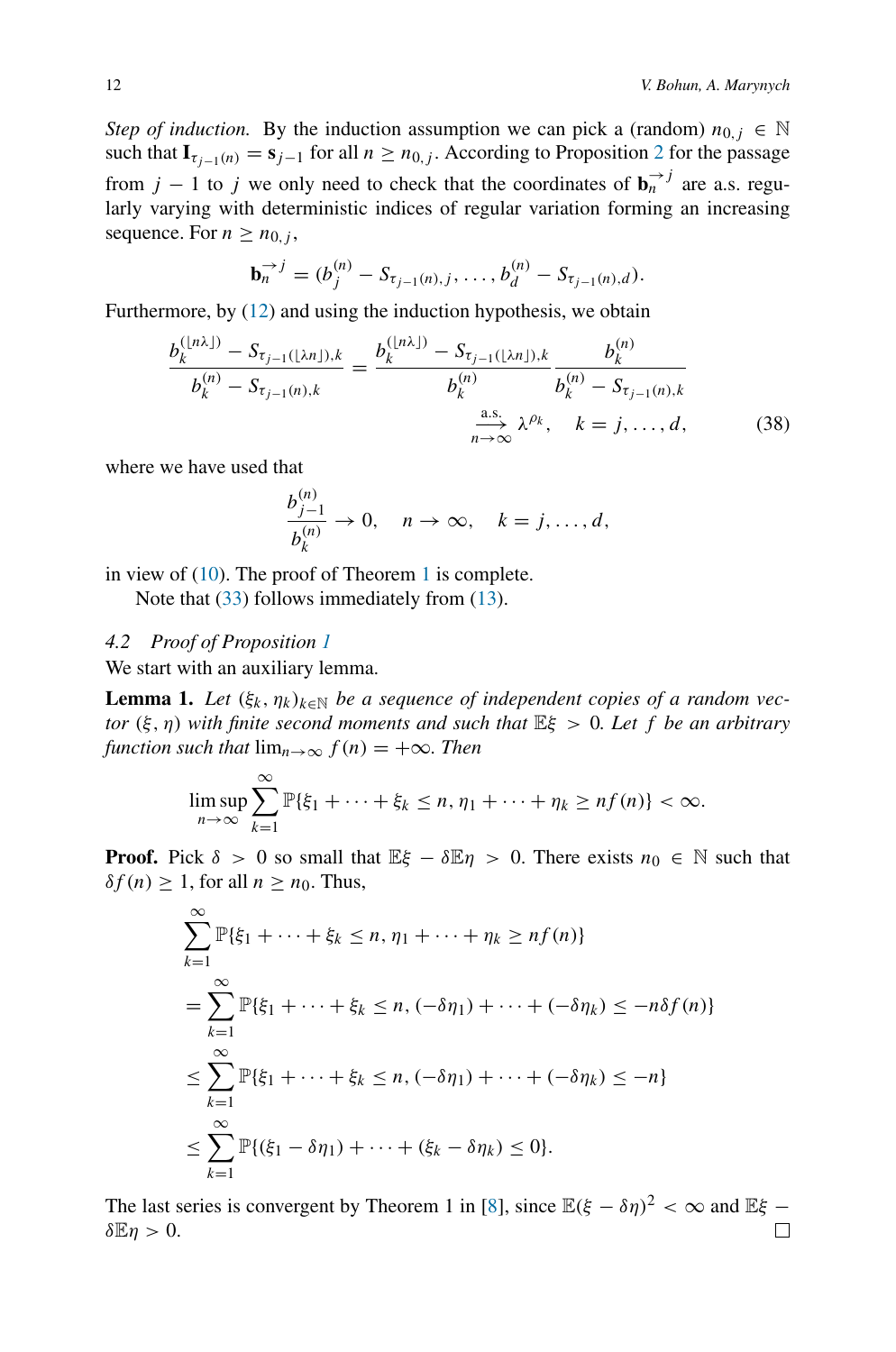**Proof of Proposition [1.](#page-6-0)** In view of Proposition [2](#page-8-4) we only need to check the case  $j = 1$ . In this case we can write by  $(35)$ 

$$
\mathbb{E}\tau_1(n) = \sum_{k=1}^{\infty} \mathbb{P}\{\tau_1(n) \ge k\}
$$
  
=  $\sum_{k=1}^{\infty} \mathbb{P}\{\sigma^{(0)}(\mathbf{H}_{1,\ge}^{(n)}) \ge k, \sigma^{(0)}(\mathbf{H}_{2,\ge}^{(n)}) \ge k, ..., \sigma^{(0)}(\mathbf{H}_{d,\ge}^{(n)}) \ge k\}$   
=  $\mathbb{E}\sigma^{(0)}(\mathbf{H}_{1,\ge}^{(n)})$   
-  $\sum_{k=1}^{\infty} \mathbb{P}\{\sigma^{(0)}(\mathbf{H}_{1,\ge}^{(n)}) \ge k, \sigma^{(0)}(\mathbf{H}_{j,\ge}^{(n)}) < k \text{ for some } j = 2, ..., d\}.$ 

As it has already been mentioned, the quantity  $\sigma^{(0)}(\mathbf{H}_{1,\geq}^{(n)})$  is the first-passage time to the set  $[b_1^{(n)}, +\infty)$  for the ordinary one-dimensional random walk. By Lorden's inequality, see  $(51)$  below, we obtain

$$
\mathbb{E}\sigma^{(0)}(\mathbf{H}_{1,\geq}^{(n)}) = \frac{b_1^{(n)}}{\mu_1^{(0)}} + O(1), \quad n \to \infty.
$$

The remaining sum can be estimated as

$$
\sum_{k=0}^{\infty} \mathbb{P}\{\sigma^{(0)}(\mathbf{H}_{1,\ge}^{(n)}) > k, \sigma^{(0)}(\mathbf{H}_{j,\ge}^{(n)}) \le k, \text{ for some } j = 2, ..., d\}
$$
  

$$
\le \sum_{j=2}^{d} \sum_{k=0}^{\infty} \mathbb{P}\{\sigma^{(0)}(\mathbf{H}_{1,\ge}^{(n)}) > k, \sigma^{(0)}(\mathbf{H}_{j,\ge}^{(n)}) \le k\}
$$
  

$$
= \sum_{j=2}^{d} \sum_{k=0}^{\infty} \mathbb{P}\{S_{k,1}^{(0)} < b_{1}^{(n)}, S_{k,j}^{(0)} \ge b_{j}^{(n)}\}.
$$

By Lemma [1](#page-11-1) the last sum is  $O(1)$ , since  $b_j^{(n)}/b_1^{(n)} \to +\infty$ , as  $n \to \infty$ , for  $j =$ 2*,...,d*.

For the calculation of  $\mathbb{E}S_{\tau_1(n)}$  we note that

$$
\mathbb{E} \mathbf{S}_{\tau_1(n)} = \mathbb{E} \min(\mathbf{S}_{\tau_1(n)}^{(0)}, \mathbf{b}_n) = \mathbb{E} \mathbf{S}_{\tau_1(n)}^{(0)} - \mathbb{E} \max(\mathbf{S}_{\tau_1(n)}^{(0)} - \mathbf{b}_n, 0).
$$

In view of formula [\(35\)](#page-10-0)  $\tau_1(n)$  is the stopping time with respect to the filtration  $\mathcal{F}_k :=$  $\sigma({\{X_1^{(0)}, \ldots, X_k^{(0)}\}}), k \in \mathbb{N}_0$ . Thus, by Wald's first identity

<span id="page-12-0"></span>
$$
\mathbb{E} \mathbf{S}_{\tau_1(n)}^{(0)} = \boldsymbol{\mu}^{(0)} \mathbb{E} \tau_1(n). \tag{39}
$$

It remains to check that, for every  $l = 2, \ldots, d$ ,

<span id="page-12-1"></span>
$$
\mathbb{E}\max(S_{\tau_1(n),l}^{(0)} - b_l^{(n)}, 0) = O(1), \quad n \to \infty.
$$
 (40)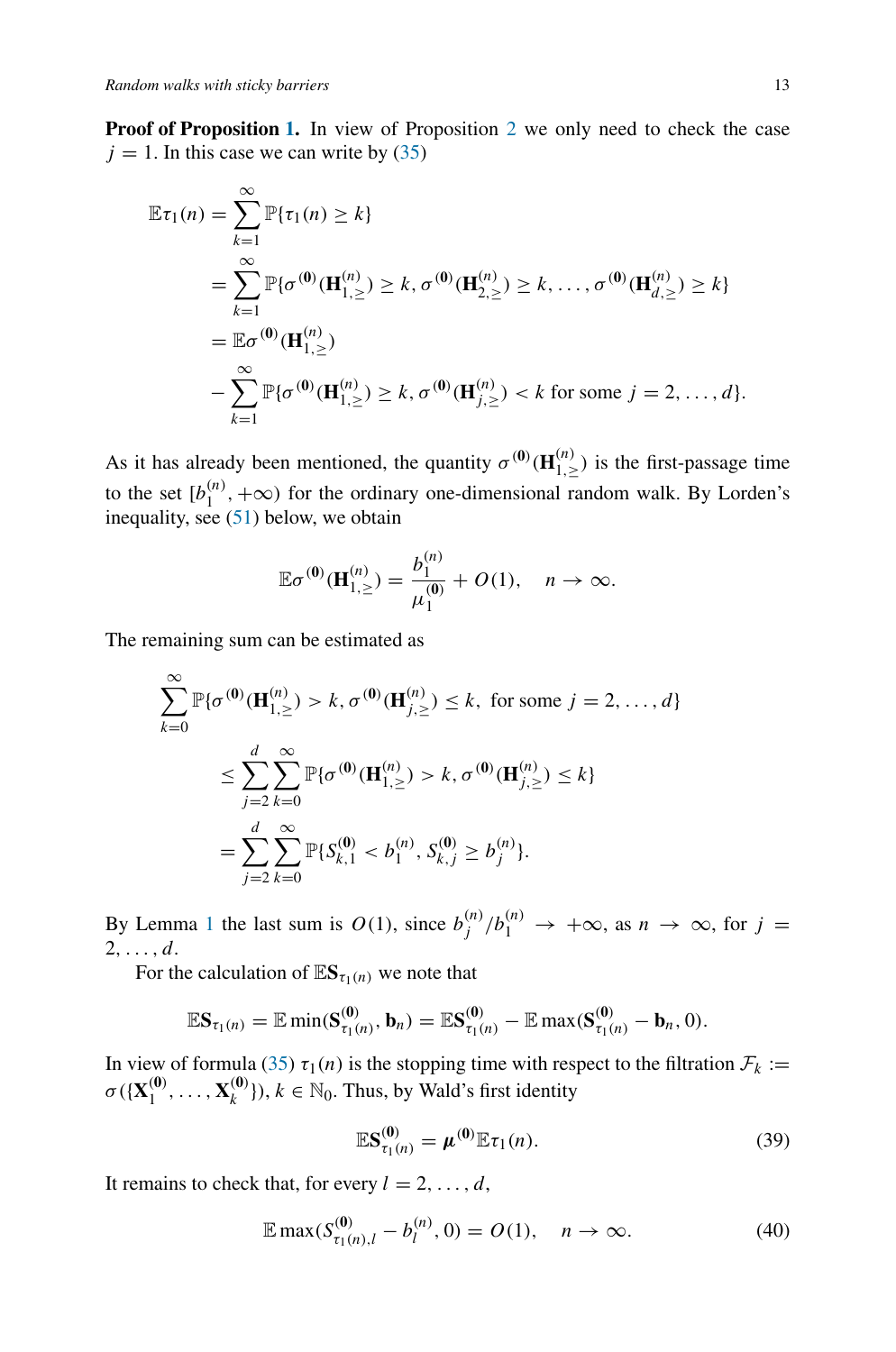Note that

$$
\mathbb{E} \max(S_{\tau_1(n),l}^{(0)} - b_l^{(n)}, 0) = \mathbb{E}(S_{\tau_1(n),l}^{(0)} - b_l^{(n)}) \mathbb{1}_{\{\tau_1(n) = \sigma^{(0)}(H_{l,\ge}^{(n)})\}} \\
\leq \mathbb{E}(S_{\sigma^{(0)}(H_{l,\ge}^{(n)}),l}^{(0)} - b_l^{(n)}).
$$

The term under the expectation is the *overshoot* of a standard one-dimensional random walk. Since we assume  $\mathbb{E}(X_l^{(0)})^2 < \infty$ , this expectation is bounded, see [\(54\)](#page-18-7) below. Combining  $(39)$  and  $(40)$  we obtain  $(18)$ .

## *4.3 Proof of Theorem [2](#page-7-2)*

Throughout the proof we shall frequently use the following simple observation. Assume that a sequence of events  $(B_n)$  satisfies

$$
\lim_{n\to\infty}\mathbb{P}\{B_n\}=1.
$$

Then for an arbitrary event *A*, it holds

$$
\mathbb{P}\{A \cap B_n\} = \mathbb{P}\{A\} + o(1) \quad \text{and} \quad \mathbb{P}\{A|B_n\} = \mathbb{P}\{A\} + o(1), \quad n \to \infty.
$$

We need the following auxiliary result.

<span id="page-13-1"></span>**Lemma 2.** *Let a(n) be an arbitrary sequence such that*

$$
\lim_{n \to \infty} \frac{b_1^{(n)}}{a(n)} = 0.
$$

*Then, for every*  $j = 2, \ldots, d$ *, it holds* 

<span id="page-13-0"></span>
$$
\left(\frac{S_{\tau_1(\lfloor nt \rfloor),j} - \mathbb{E}S_{\tau_1(\lfloor nt \rfloor),j}}{\sqrt{a(n)}}\right)_{t>0} \xrightarrow[n \to \infty]{\text{d}} (\Theta(t))_{t>0},\tag{41}
$$

*where*  $\Theta(t) \equiv 0$ *, for*  $t \geq 0$ *.* 

**Proof.** According to [\(18\)](#page-6-1) it is enough to check that

$$
\left(\frac{S_{\tau_1(\lfloor nt \rfloor),j} - (\mu_1^{(0)})^{-1} \mu_j^{(0)} b_1^{\lfloor nt \rfloor)}}{\sqrt{a(n)}}\right)_{t>0} \xrightarrow[n \to \infty]{} (\Theta(t))_{t>0}.
$$

Fix  $0 < a < b$  and denote the quantity within the parentheses on the left-hand side of the last relation by  $\widetilde{S}_1(n, j, t)$ . We have

$$
\mathbb{P}\{(\widetilde{S}_1(n,j,t))_{t\in[a,b]}\in \cdot\} = \mathbb{P}\{(\widetilde{S}_1(n,j,t))_{t\in[a,b]}\in \cdot |A_{n,1}(a)\}\mathbb{P}\{A_{n,1}(a)\} + \mathbb{P}\{(\widetilde{S}_1(n,j,t))_{t\in[a,b]}\in \cdot |A_{n,1}^c(a)\}\mathbb{P}\{A_{n,1}^c(a)\},
$$

where  $A_{n,1}(a)$  is defined by [\(32\)](#page-9-0) with  $j = 1$ , and  $A_{n,1}^c(a)$  denotes the complement of *An,*1*(a)*. Since

$$
\lim_{n\to\infty}\mathbb{P}\{A_{n,1}(a)\}=1,
$$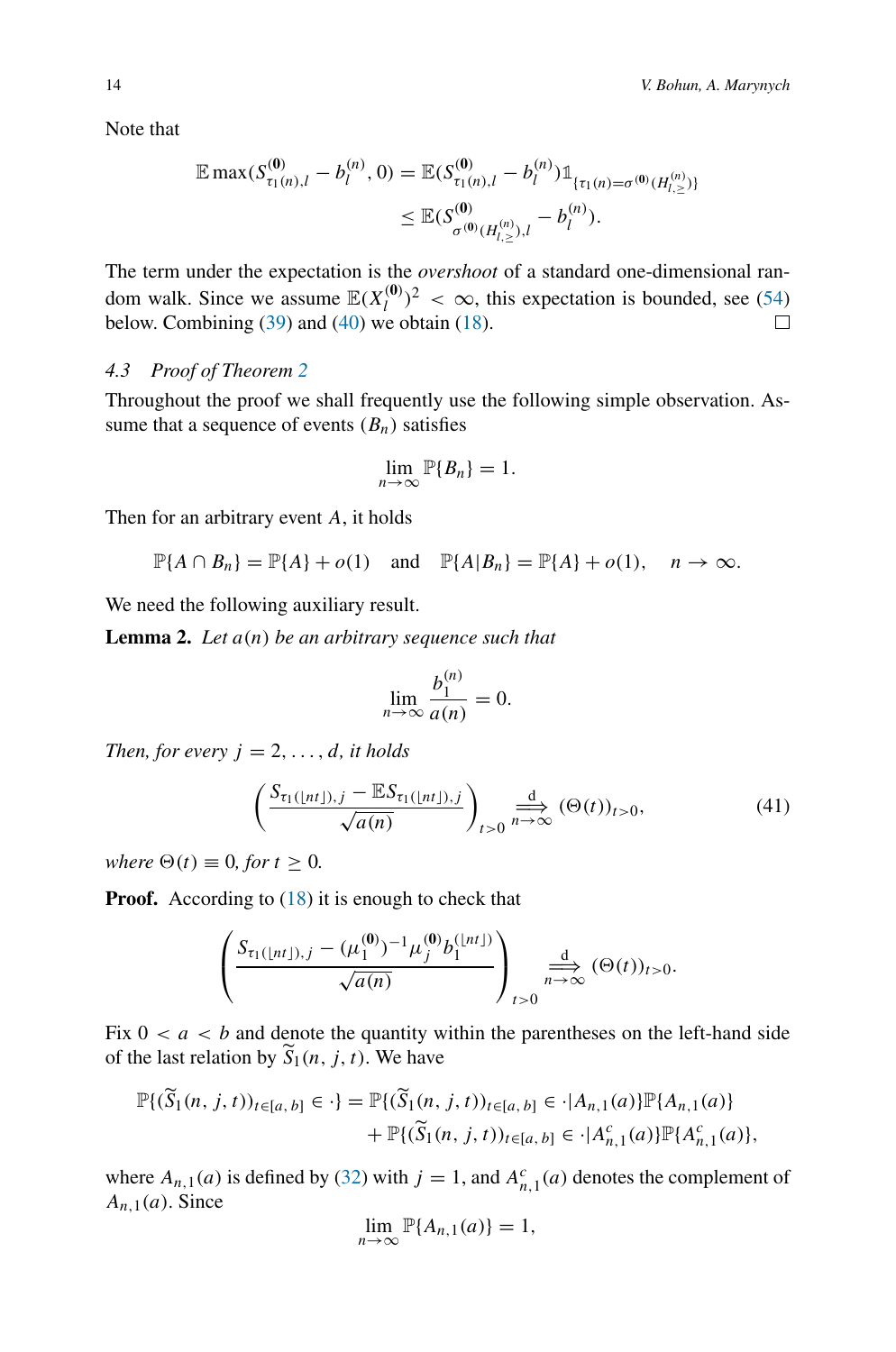in view of [\(33\)](#page-9-2), we see that, as  $n \to \infty$ ,

$$
\mathbb{P}\{(\widetilde{S}_1(n,j,t))_{t\in[a,b]}\in\cdot\}=\mathbb{P}\{(\widetilde{S}_1(n,j,t))_{t\in[a,b]}\in\cdot|A_{n,1}(a)\}+o(1).
$$

Clearly,

$$
\mathbb{P}\{(\widetilde{S}_{1}(n, j, t))_{t\in[a, b]} \in \cdot | A_{n,1}(a) \}
$$
\n
$$
= \mathbb{P}\left\{\left(\frac{\min(S_{\tau_{1}([nt]), j}^{(0)}, b_{j}^{([nt])}) - (\mu_{1}^{(0)})^{-1} \mu_{j}^{(0)} b_{1}^{([nt])}}{\sqrt{a(n)}}\right)_{t\in[a, b]} \in \cdot | A_{n,1}(a) \right\}
$$
\n
$$
= \mathbb{P}\left\{\left(\frac{\min(S_{\sigma^{(0)}(H_{1,\ge}^{(0)}), j}, b_{j}^{([nt])}) - (\mu_{1}^{(0)})^{-1} \mu_{j}^{(0)} b_{1}^{([nt])}}{\sqrt{a(n)}}\right)_{t\in[a, b]} \in \cdot | A_{n,1}(a) \right\}.
$$

Thus, in view of [\(37\)](#page-10-2),

$$
\mathbb{P}\{(\widetilde{S}_{1}(n, j, t))_{t\in[a, b]} \in \cdot |A_{n,1}(a)\}\n= \mathbb{P}\left\{\left(\frac{S^{(0)}_{\sigma^{(0)}(\mathbf{H}_{1,\ge}^{(|n t)}), j} - (\mu_1^{(0)})^{-1} \mu_j^{(0)} b_1^{(|n t|)})}{\sqrt{a(n)}}\right)_{t\in[a, b]}\n\in \cdot |A_{n,1}(a)\n\right\} + o(1)\n= \mathbb{P}\left\{\left(\frac{S^{(0)}_{\sigma^{(0)}(\mathbf{H}_{1,\ge}^{(|n t)}), j} - (\mu_1^{(0)})^{-1} \mu_j^{(0)} b_1^{(|n t|)})}{\sqrt{a(n)}}\right)_{t\in[a, b]}\n\in \cdot \right\} + o(1).
$$

The claim now follows from the continuous mapping theorem. Indeed, as a consequence of Donsker's invariance principle,

<span id="page-14-0"></span>
$$
\left(\frac{S^{(0)}_{\lfloor b_1^{(n)}u\rfloor,j} - \mu_j^{(0)}b_1^{(n)}u}{\sqrt{a(n)}}\right)_{u\geq 0} \xrightarrow[n \to \infty]{\frac{d}{n \to \infty}} (\Theta(u))_{u\geq 0},
$$
\n(42)

whereas, by formula [\(46\)](#page-15-0) below,

<span id="page-14-1"></span>
$$
\left(\frac{\sigma^{(0)}(\mathbf{H}_{1,\ge}^{(|nt|)}) - (\mu_1^{(0)})^{-1} b_1^{(|nt|)} }{\sqrt{a(n)}}\right)_{t>0} \stackrel{d}{\underset{n\to\infty}{\longrightarrow}} (\Theta(t))_{t>0}.
$$
 (43)

Applying the continuous mapping

$$
D(0,\infty)\times D(0,\infty)\times D(0,\infty)\ni (f,g,h)\mapsto f\circ h+g\in D(0,\infty)
$$

to the relations [\(42\)](#page-14-0), [\(43\)](#page-14-1) and [\(36\)](#page-10-1) (with  $j = 1$ ), we obtain [\(41\)](#page-13-0).

 $\Box$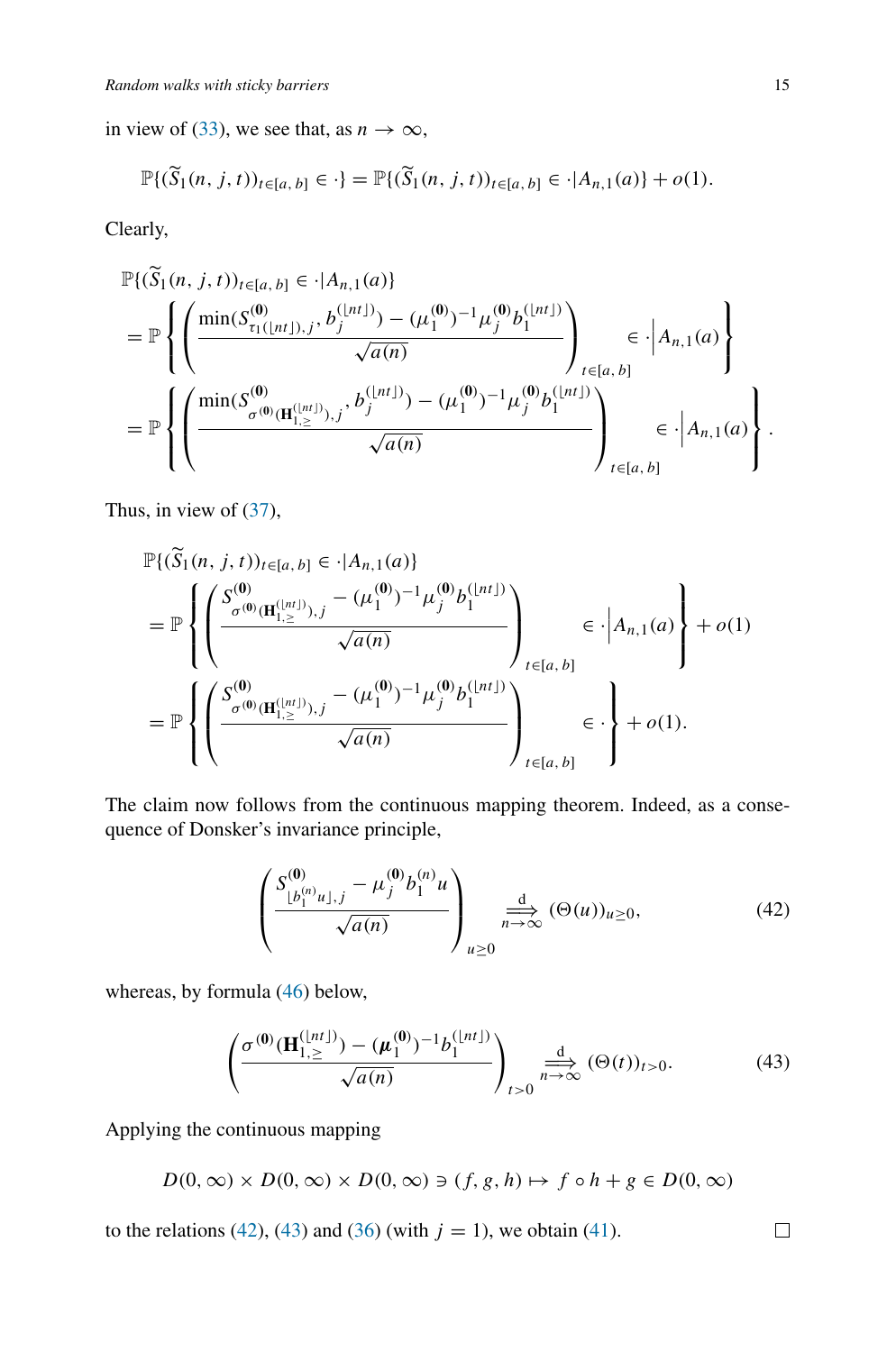**Proof of Theorem [2.](#page-7-2)** We shall first prove that

<span id="page-15-1"></span>
$$
\left(\frac{\tau_j(\lfloor nt \rfloor) - \tau_{j-1}(\lfloor nt \rfloor) - (\mu_j^{(s_{j-1})})^{-1} (b_j^{(\lfloor nt \rfloor)} - S_{\tau_{j-1}(\lfloor nt \rfloor),j})}{(\mu_j^{(s_{j-1})})^{-3/2} (\nu_{j,j}^{(s_{j-1})} b_j^{(n)})^{1/2}}\right)_{t>0}
$$
\n
$$
\stackrel{\underline{d}}{\underset{n\to\infty}{\longrightarrow}} (B(t^{\rho_j}))_{t>0} \tag{44}
$$

with the random term  $S_{\tau_{j-1}(\lfloor nt \rfloor),j}$  in the centring instead of its conditional expectation  $\mathbb{E}(S_{\tau_{i-1}(\lfloor nt \rfloor),j} | A_{n,j-1}(a)).$ 

We argue as in the proof of Lemma [2.](#page-13-1) Fix  $0 < a < b$ . Denote the left-hand side of [\(44\)](#page-15-1) by  $\tilde{\tau}_{n,i}(t)$  and write

$$
\mathbb{P}\{(\widetilde{\tau}_{n,j}(t))_{t\geq a}\in \cdot\} = \mathbb{P}\{(\widetilde{\tau}_{n,j}(t))_{t\geq a}\in \cdot | A_{n,j-1}(a)\} \mathbb{P}\{A_{n,j-1}(a)\} + \mathbb{P}\{(\widetilde{\tau}_{n,j}(t))_{t\geq a}\in \cdot | A_{n,j}^c(a)\} \mathbb{P}\{A_{n,j}^c(a)\},
$$

where  $A_{n,j-1}(a)$  is defined by [\(32\)](#page-9-0). By [\(33\)](#page-9-2)

$$
\lim_{n\to\infty}\mathbb{P}\{A_{n,j-1}(a)\}=1,
$$

and, thereupon,

$$
\mathbb{P}\{(\widetilde{\tau}_{n,j}(t))_{t\geq a}\in \cdot\}
$$
\n
$$
= \mathbb{P}\left\{\left(\frac{\tau_1^{-j}(\lfloor nt \rfloor) - (\mu_j^{(s_{j-1})})^{-1} (b_j^{(\lfloor nt \rfloor)} - S_{\tau_{j-1}(\lfloor nt \rfloor),j})}{(\mu_j^{(s_{j-1})})^{-3/2} (\nu_{j,j}^{(s_{j-1})} b_j^{(n)})^{1/2}}\right)_{t\geq a} \in \cdot\Big|A_{n,j-1}(a)\right\}
$$
\n
$$
+ o(1), \quad n \to \infty.
$$

According to Proposition [2](#page-8-4) and taking into account [\(38\)](#page-11-0), only the case  $j = 1$  has to be checked, that is, we need to prove that

<span id="page-15-2"></span>
$$
\left(\frac{\tau_1(\lfloor nt \rfloor) - (\mu_1^{(0)})^{-1} b_1^{(\lfloor nt \rfloor)}}{(\mu_1^{(0)})^{-3/2} (\nu_{1,1}^{(0)} b_1^{(n)})^{1/2}}\right)_{t \ge a} \xrightarrow[n \to \infty]{} \frac{d}{n \to \infty} (B(t^{\rho_1}))_{t \ge a}.
$$
\n(45)

In view of  $(13)$ ,  $(45)$  is equivalent to

<span id="page-15-0"></span>
$$
\left(\frac{\sigma^{(0)}(\mathbf{H}_{1,\ge}^{(\lfloor nt \rfloor)}) - (\mu_1^{(0)})^{-1} b_1^{(\lfloor nt \rfloor)} }{(\mu_1^{(0)})^{-3/2} (\nu_{1,1}^{(0)} b_1^{(n)})^{1/2}}\right)_{t \ge a} \xrightarrow[n \to \infty]{\text{d}} (B(t^{\rho_1}))_{t \ge a}, \tag{46}
$$

which is a simple consequence of the continuity of composition operation applied to the functional limit theorem for the renewal process, see [\(53\)](#page-17-2) below, and the uniform convergence [\(34\)](#page-9-5) for  $j = 1$ . This finishes the proof of [\(44\)](#page-15-1).

It remains to check that, for every  $j = 1, \ldots, d$ ,

<span id="page-15-3"></span>
$$
\left(\frac{S_{\tau_{j-1}(\lfloor nt \rfloor),j} - \mathbb{E}(S_{\tau_{j-1}(\lfloor nt \rfloor),j}|A_{n,j-1}(a))}{\sqrt{b_j^{(n)}}}\right)_{t \ge a} \xrightarrow[n \to \infty]{d} (\Theta(t))_{t \ge a}.
$$
 (47)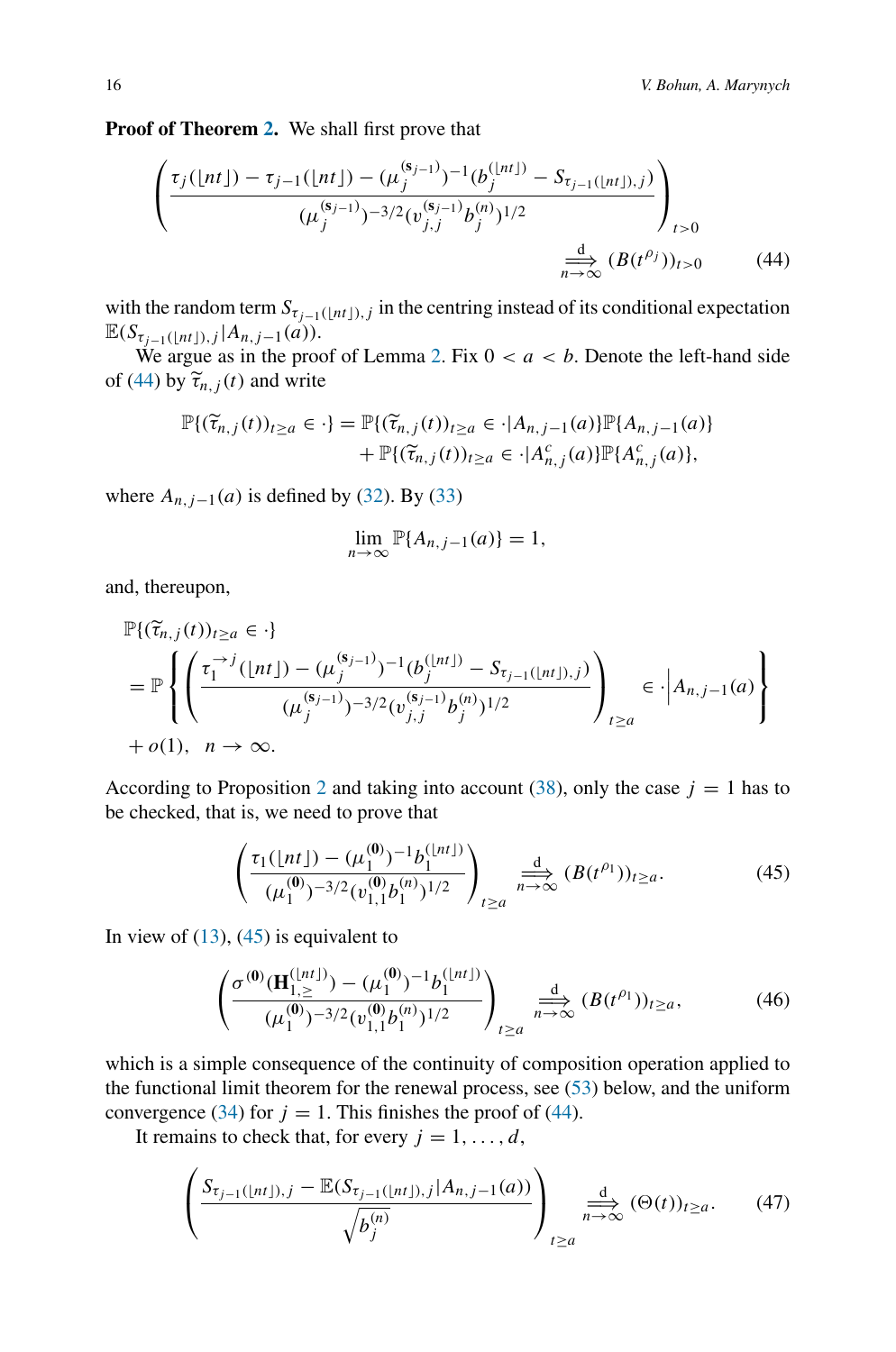For  $j = 1$  this is trivial, since the numerator is identically zero in this case. Assume that  $j \geq 2$  and write

$$
\frac{S_{\tau_{j-1}(\lfloor nt \rfloor),j} - \mathbb{E}(S_{\tau_{j-1}(\lfloor nt \rfloor),j}|A_{n,j-1}(a))}{\sqrt{b_j^{(n)}}}
$$
\n
$$
= \sum_{l=1}^{j-1} \frac{(S_{\tau_l(\lfloor nt \rfloor),j} - S_{\tau_{l-1}(\lfloor nt \rfloor),j}) - \mathbb{E}\left((S_{\tau_l(\lfloor nt \rfloor),j} - S_{\tau_{l-1}(\lfloor nt \rfloor),j})|A_{n,j-1}(a)\right)}{\sqrt{b_j^{(n)}}}
$$
\n
$$
= \sum_{l=1}^{j-1} \frac{S_{\tau_1^{l-1}(\lfloor nt \rfloor),j-l+1}^{-l} - \mathbb{E}\left(S_{\tau_1^{l-1}(\lfloor nt \rfloor),j-l+1}^{-l}\middle|A_{n,j-1}(a)\right)}{\sqrt{b_j^{(n)}}}. \tag{48}
$$

We shall show that every summand here converges to  $(\Theta(t))_{t>a}$ , as  $n \to \infty$ . Note that, for  $j > l$ ,

<span id="page-16-1"></span><span id="page-16-0"></span>
$$
\frac{b_l^{(n)} - S_{\tau_{l-1}(\lfloor nt \rfloor),j}}{b_j^{(n)}} \xrightarrow[n \to \infty]{\text{a.s.}} 0.
$$
 (49)

For  $j = 2, \ldots, d$  and  $l = 1, \ldots, j - 1$ , we can write using [\(31\)](#page-9-4)

$$
\mathbb{P}\{(\mathbf{S}_{\tau_l(\lfloor nt \rfloor)} - \mathbf{S}_{\tau_{l-1}(\lfloor nt \rfloor)})_{t \geq a} \in \cdot\} = \mathbb{P}\{(\mathbf{S}_{\tau_1^{\to l}(\lfloor nt \rfloor)}^{\to l})_{t \geq a} \in \cdot \cdot, A_{n,j-1}(a)\} + o(1).
$$

By Proposition [2](#page-8-4) on the event  $A_{n,j-1}(a) \subseteq A_{n,l}(a)$  the process  $(\mathbf{S}_{\tau_1^{-\lambda l}(\lfloor nt \rfloor)}^{-\lambda} t_{\geq a}$  is a RWSB with a structure specified therein. Since

$$
\lim_{n\to\infty}\mathbb{P}\{A_{n,j-1}(a)\}=1,
$$

taking into account [\(49\)](#page-16-0) we can apply Lemma [2](#page-13-1) with  $a(n) = b_j^{(n)}$  to obtain, for  $j > l$ ,

$$
\mathbb{P}\left\{\left(\frac{S_{\tau_1^{-l}(\lfloor nt \rfloor),j-l+1}^{-l}}{-\mathbb{E}\left(S_{\tau_1^{-l}(\lfloor nt \rfloor),j-l+1}^{-l}\middle|A_{n,j-1}(a)\right)}}{\sqrt{b_j^{(n)}}}\right)_{\substack{t\geq a\\ \to \mathbb{P}\left\{(\Theta(t))_{t\geq a}\in\cdot\right\},\quad n\to\infty}}.
$$

Note that the conditional expectation pops up because we apply Lemma [2](#page-13-1) with respect to the conditional probability measure  $\mathbb{P}\{\cdot | A_{n,j-1}(a)\}$ . Therefore, all summands in the right-hand side of [\(48\)](#page-16-1) converge to  $(\Theta(t))_{t\geq a}$ , as  $n \to \infty$ . This proves [\(47\)](#page-15-3) and finishes the proof of [\(21\)](#page-7-1). If  $2\rho_{j-1} < \rho_j$ , then [\(22\)](#page-7-3) holds, since

$$
\lim_{n \to \infty} \sup_{t \in [a,b]} \frac{\mathbb{E}(S_{\tau_{j-1}(\lfloor nt \rfloor),j}|A_{n,j-1}(a))}{\sqrt{b_j^{(n)}}} \leq \lim_{n \to \infty} \sup_{t \in [a,b]} \frac{\mathbb{E}S_{\tau_{j-1}(\lfloor nt \rfloor),j}}{\mathbb{P}\{A_{n,j-1}(a)\}\sqrt{b_j^{(n)}}} = 0,
$$

which follows from  $\mathbb{E}S_{\tau_{j-1}(\lfloor nt \rfloor),j} = O(b_{j-1}^{(n)})$ , as  $n \to \infty$ . The proof of Theorem [2](#page-7-2) is complete.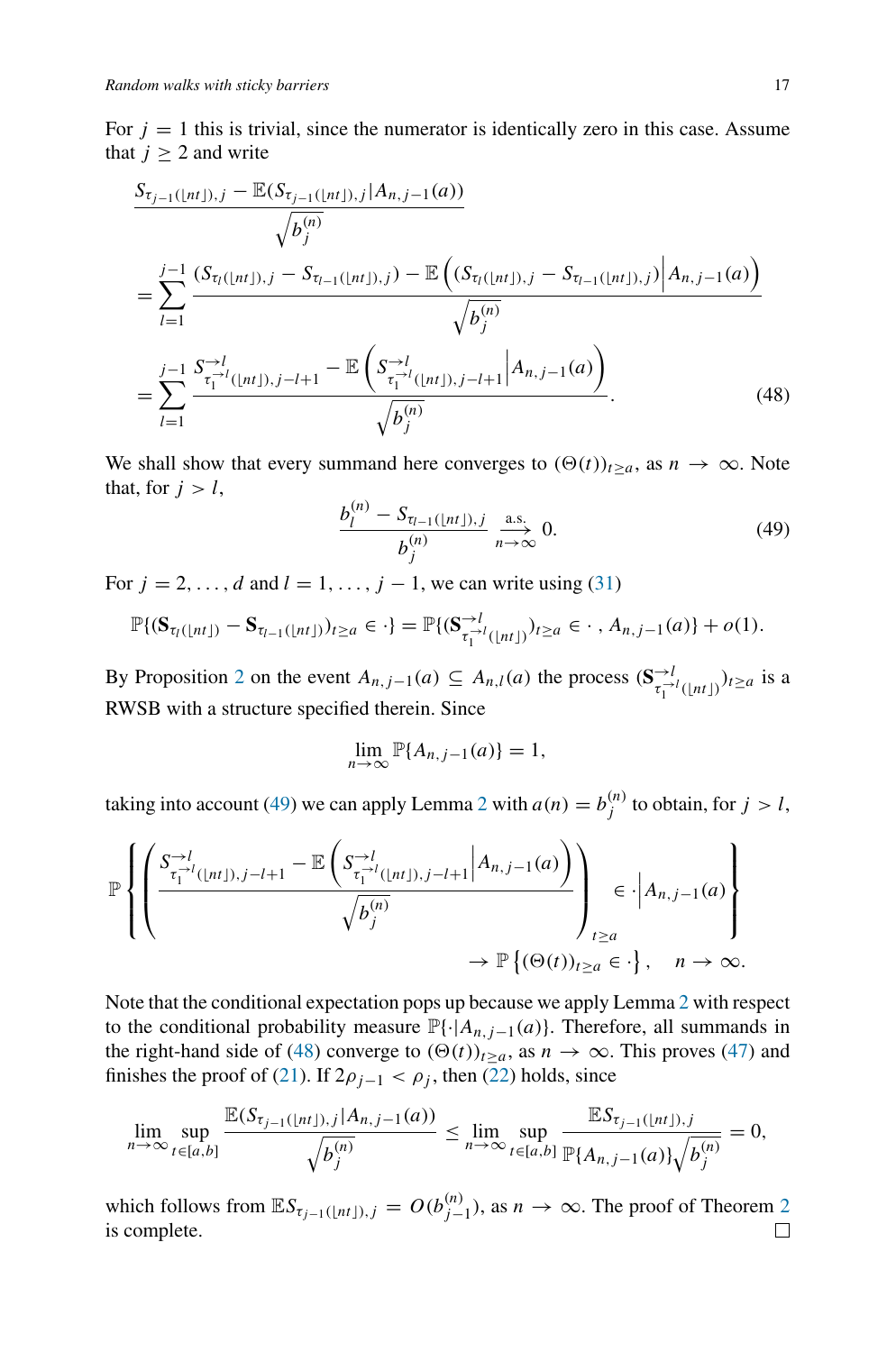## **A Appendix**

For the ease of reference we collect here some classical renewal-theoretic results which have been used throughout the proofs. Section 6.2 of the recent book [\[6\]](#page-18-8) is an excellent source on this topic.

Let  $(\xi_k)_{k \in \mathbb{N}}$  be a sequence of independent copies of a nonnegative random variable *ξ* . Put

$$
\mathfrak{m} := \mathbb{E}\xi > 0, \quad \mathfrak{v}^2 := \text{Var}\,\xi > 0,
$$

and, further,  $T_0 := 0$ ,

$$
T_k := \xi_1 + \xi_2 + \cdots + \xi_k, \quad k \in \mathbb{N}, \quad \nu(t) := \inf\{k \in \mathbb{N}_0 : T_k > t\}, \quad t \ge 0.
$$

The function

$$
U(t) := \mathbb{E}\nu(t) = \sum_{k=0}^{\infty} \mathbb{P}\{T_k \le t\}, \quad t \ge 0,
$$

is called the *renewal function*. Note that  $v(t)$  is the stopping time with respect to the natural filtration of  $(T_k)_{k \in \mathbb{N}_0}$ . In particular, by Wald's identity

$$
t \leq \mathbb{E} T_{\nu(t)} = \mathfrak{m} U(t), \quad t \geq 0.
$$

If  $m \in (0, \infty)$ , then

<span id="page-17-3"></span>
$$
U(t) \sim \frac{t}{\mathfrak{m}}, \quad t \to \infty.
$$
 (50)

If, further,  $E\xi^2 < \infty$ , then

<span id="page-17-1"></span>
$$
\frac{t}{\mathfrak{m}} \le U(t) \le \frac{t}{\mathfrak{m}} + \frac{\mathbb{E}\xi^2}{\mathfrak{m}^2}, \quad t \ge 0.
$$
 (51)

The relation [\(50\)](#page-17-3) is called elementary renewal theorem, see, for example, Eq. (6.4) in [\[6](#page-18-8)]. The upper estimate in [\(51\)](#page-17-1) is called *Lorden's inequality*, see [\[3](#page-18-9)] for a short proof.

An easy consequence of the standard strong law of large numbers for  $(T_n)$  is the strong law of large numbers for  $(v(t))$ , that is,

$$
\frac{v(t)}{t} \xrightarrow[t \to \infty]{\text{a.s.}} \frac{1}{\mathfrak{m}}.
$$

By Theorem 4 in [\[4\]](#page-18-10) both strong laws can be strengthen to the uniform strong laws of large numbers that read as follows. Under the sole assumption  $m < \infty$ , it holds

<span id="page-17-0"></span>
$$
\sup_{u \in [0, T]} \left| \frac{T_{\lfloor tu \rfloor}}{t} - u \right| \xrightarrow[t \to \infty]{\text{a.s.}} 0 \quad \text{and} \quad \sup_{u \in [0, T]} \left| \frac{\nu(tu)}{t} - \frac{u}{m} \right| \xrightarrow[t \to \infty]{\text{a.s.}} 0, \quad (52)
$$

for every fixed  $T > 0$ .

In the proof of Theorem [2](#page-7-2) we have also used the following functional central limit theorem for  $(v(t))_{t>0}$ . If  $v^2 \in (0, \infty)$ , then

<span id="page-17-2"></span>
$$
\left(\frac{v(ut)-(ut)/\mathfrak{m}}{\mathfrak{v}\sqrt{\mathfrak{m}^{-3}t}}\right)_{u\geq 0} \xrightarrow[t\to\infty]{} \frac{\mathrm{d}}{\mathfrak{v}\to\infty} (B(u))_{u\geq 0},\tag{53}
$$

in the space  $D[0,\infty)$  endowed with the *J*<sub>1</sub>-topology, where  $B = (B(u))_{u>0}$  is the standard Brownian motion. This result (in a more general form) can be found, for example, in [\[6,](#page-18-8) Section 3.3.3].